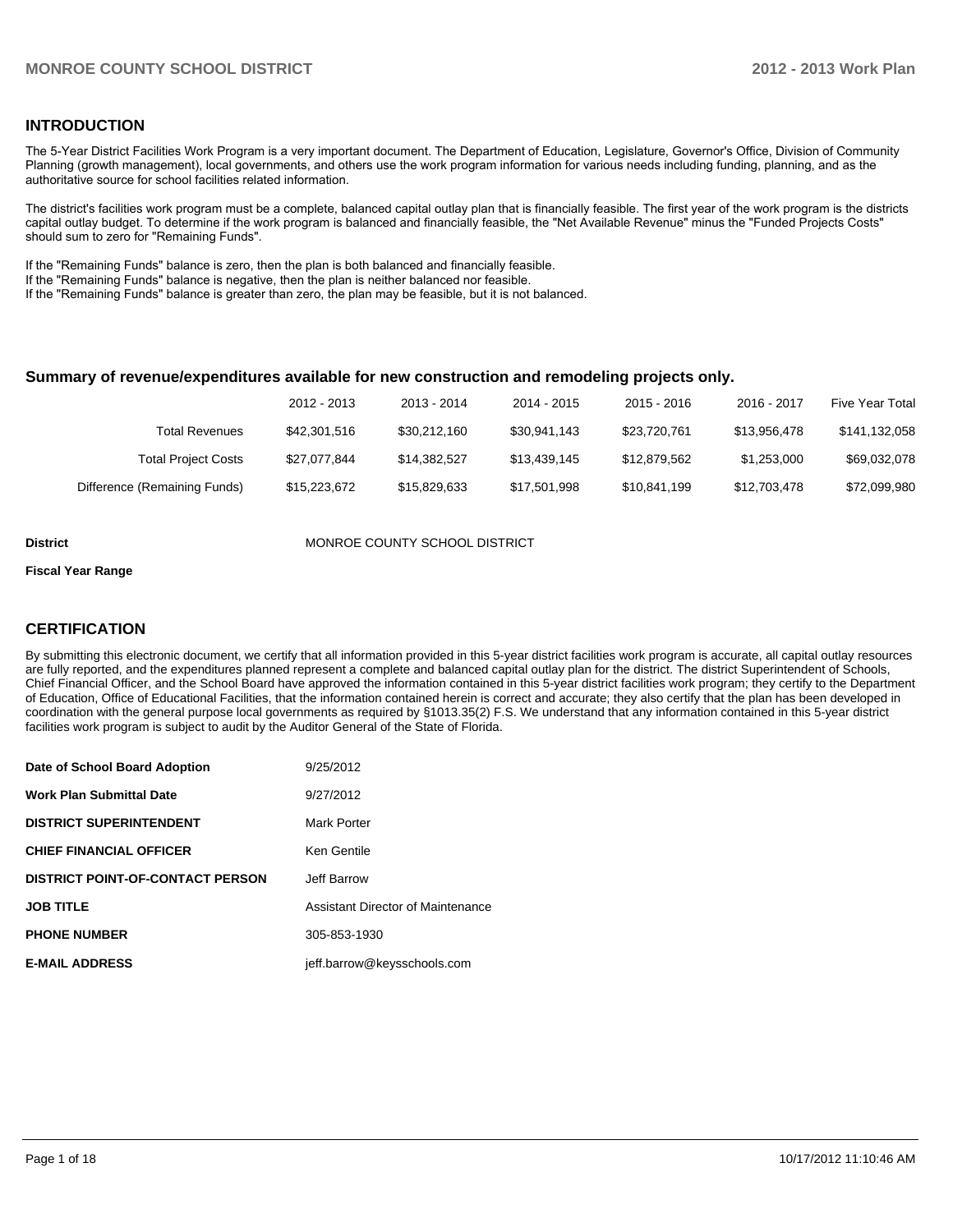# **Expenditures**

### **Expenditure for Maintenance, Repair and Renovation from 1.50-Mills and PECO**

Annually, prior to the adoption of the district school budget, each school board must prepare a tentative district facilities work program that includes a schedule of major repair and renovation projects necessary to maintain the educational and ancillary facilities of the district.

|                           | Item                                                                                                                                                                                                                                                                                                                                                   |           | $2013 - 2014$<br>Projected | $2014 - 2015$<br>Projected | $2015 - 2016$<br>Projected | $2016 - 2017$<br>Projected | <b>Total</b> |
|---------------------------|--------------------------------------------------------------------------------------------------------------------------------------------------------------------------------------------------------------------------------------------------------------------------------------------------------------------------------------------------------|-----------|----------------------------|----------------------------|----------------------------|----------------------------|--------------|
| <b>HVAC</b>               |                                                                                                                                                                                                                                                                                                                                                        | \$124.000 | \$200,000                  | \$200.000                  | \$200.000                  | \$200.000                  | \$924,000    |
| Locations:                | CORAL SHORES SENIOR HIGH, GERALD ADAMS ELEMENTARY, GLYNN ARCHER ELEMENTARY, HORACE O'BRYANT MIDDLE, KEY<br>LARGO SCHOOL, KEY WEST SENIOR HIGH, MAINTENANCE BUILDING, MARATHON SENIOR HIGH, MAY SANDS SCHOOL,<br>PLANTATION KEY SCHOOL, POINCIANA ELEMENTARY, STANLEY SWITLIK ELEMENTARY, SUGARLOAF SCHOOL, TRUMBO<br>ADMINISTRATIVE COMPLEX            |           |                            |                            |                            |                            |              |
| Flooring                  |                                                                                                                                                                                                                                                                                                                                                        | \$7,000   | \$20,000                   | \$20,000                   | \$20,000                   | \$20.000                   | \$87,000     |
| Locations:                | CORAL SHORES SENIOR HIGH, GERALD ADAMS ELEMENTARY, GLYNN ARCHER ELEMENTARY, HORACE O'BRYANT MIDDLE, KEY<br>LARGO SCHOOL, KEY WEST SENIOR HIGH, MAINTENANCE BUILDING, MARATHON SENIOR HIGH, MAY SANDS SCHOOL,<br>PLANTATION KEY SCHOOL, POINCIANA ELEMENTARY, STANLEY SWITLIK ELEMENTARY, SUGARLOAF SCHOOL, TRUMBO<br>ADMINISTRATIVE COMPLEX            |           |                            |                            |                            |                            |              |
| Roofing                   |                                                                                                                                                                                                                                                                                                                                                        | \$15,000  | \$40,000                   | \$40,000                   | \$40,000                   | \$40,000                   | \$175,000    |
|                           | Locations: CORAL SHORES SENIOR HIGH, GERALD ADAMS ELEMENTARY, GLYNN ARCHER ELEMENTARY, HORACE O'BRYANT MIDDLE, KEY<br>LARGO SCHOOL, KEY WEST SENIOR HIGH, MAINTENANCE BUILDING, MARATHON SENIOR HIGH, MAY SANDS SCHOOL,<br>PLANTATION KEY SCHOOL, POINCIANA ELEMENTARY, STANLEY SWITLIK ELEMENTARY, SUGARLOAF SCHOOL, TRUMBO<br>ADMINISTRATIVE COMPLEX |           |                            |                            |                            |                            |              |
| Safety to Life            |                                                                                                                                                                                                                                                                                                                                                        | \$10,000  | \$30,000                   | \$30,000                   | \$30,000                   | \$30,000                   | \$130,000    |
| Locations:                | CORAL SHORES SENIOR HIGH, GERALD ADAMS ELEMENTARY, GLYNN ARCHER ELEMENTARY, HORACE O'BRYANT MIDDLE, KEY<br>LARGO SCHOOL. KEY WEST SENIOR HIGH. MAINTENANCE BUILDING. MARATHON SENIOR HIGH. MAY SANDS SCHOOL.<br>PLANTATION KEY SCHOOL, POINCIANA ELEMENTARY, STANLEY SWITLIK ELEMENTARY, SUGARLOAF SCHOOL, TRUMBO<br>ADMINISTRATIVE COMPLEX            |           |                            |                            |                            |                            |              |
| Fencing                   |                                                                                                                                                                                                                                                                                                                                                        | \$15,000  | \$20,000                   | \$20,000                   | \$20,000                   | \$30,000                   | \$105,000    |
|                           | Locations: CORAL SHORES SENIOR HIGH, GERALD ADAMS ELEMENTARY, GLYNN ARCHER ELEMENTARY, HORACE O'BRYANT MIDDLE, KEY<br>LARGO SCHOOL, KEY WEST SENIOR HIGH, MAINTENANCE BUILDING, MARATHON SENIOR HIGH, MAY SANDS SCHOOL,<br>PLANTATION KEY SCHOOL, POINCIANA ELEMENTARY, STANLEY SWITLIK ELEMENTARY, SUGARLOAF SCHOOL, TRUMBO<br>ADMINISTRATIVE COMPLEX |           |                            |                            |                            |                            |              |
| Parking                   |                                                                                                                                                                                                                                                                                                                                                        | \$0       | \$10,000                   | \$20,000                   | \$30,000                   | \$50,000                   | \$110,000    |
|                           | Locations: CORAL SHORES SENIOR HIGH, GERALD ADAMS ELEMENTARY, GLYNN ARCHER ELEMENTARY, HORACE O'BRYANT MIDDLE, KEY<br>LARGO SCHOOL. KEY WEST SENIOR HIGH. MAINTENANCE BUILDING. MARATHON SENIOR HIGH. MAY SANDS SCHOOL.<br>PLANTATION KEY SCHOOL, POINCIANA ELEMENTARY, STANLEY SWITLIK ELEMENTARY, SUGARLOAF SCHOOL, TRUMBO<br>ADMINISTRATIVE COMPLEX |           |                            |                            |                            |                            |              |
| Electrical                |                                                                                                                                                                                                                                                                                                                                                        | \$10,000  | \$20,000                   | \$20,000                   | \$20,000                   | \$20,000                   | \$90,000     |
|                           | Locations: CORAL SHORES SENIOR HIGH, GERALD ADAMS ELEMENTARY, GLYNN ARCHER ELEMENTARY, HORACE O'BRYANT MIDDLE, KEY<br>LARGO SCHOOL, KEY WEST SENIOR HIGH, MAINTENANCE BUILDING, MARATHON SENIOR HIGH, MAY SANDS SCHOOL,<br>PLANTATION KEY SCHOOL, POINCIANA ELEMENTARY, STANLEY SWITLIK ELEMENTARY, SUGARLOAF SCHOOL, TRUMBO<br>ADMINISTRATIVE COMPLEX |           |                            |                            |                            |                            |              |
| Fire Alarm                |                                                                                                                                                                                                                                                                                                                                                        | \$0       | \$20,000                   | \$20,000                   | \$20,000                   | \$20,000                   | \$80,000     |
| Locations:                | CORAL SHORES SENIOR HIGH, GERALD ADAMS ELEMENTARY, GLYNN ARCHER ELEMENTARY, HORACE O'BRYANT MIDDLE, KEY<br>LARGO SCHOOL, KEY WEST SENIOR HIGH, MAINTENANCE BUILDING, MARATHON SENIOR HIGH, MAY SANDS SCHOOL,<br>PLANTATION KEY SCHOOL, POINCIANA ELEMENTARY, STANLEY SWITLIK ELEMENTARY, SUGARLOAF SCHOOL, TRUMBO<br><b>ADMINISTRATIVE COMPLEX</b>     |           |                            |                            |                            |                            |              |
| Telephone/Intercom System |                                                                                                                                                                                                                                                                                                                                                        | \$0       | \$2,000                    | \$2,000                    | \$2,000                    | \$2,000                    | \$8,000      |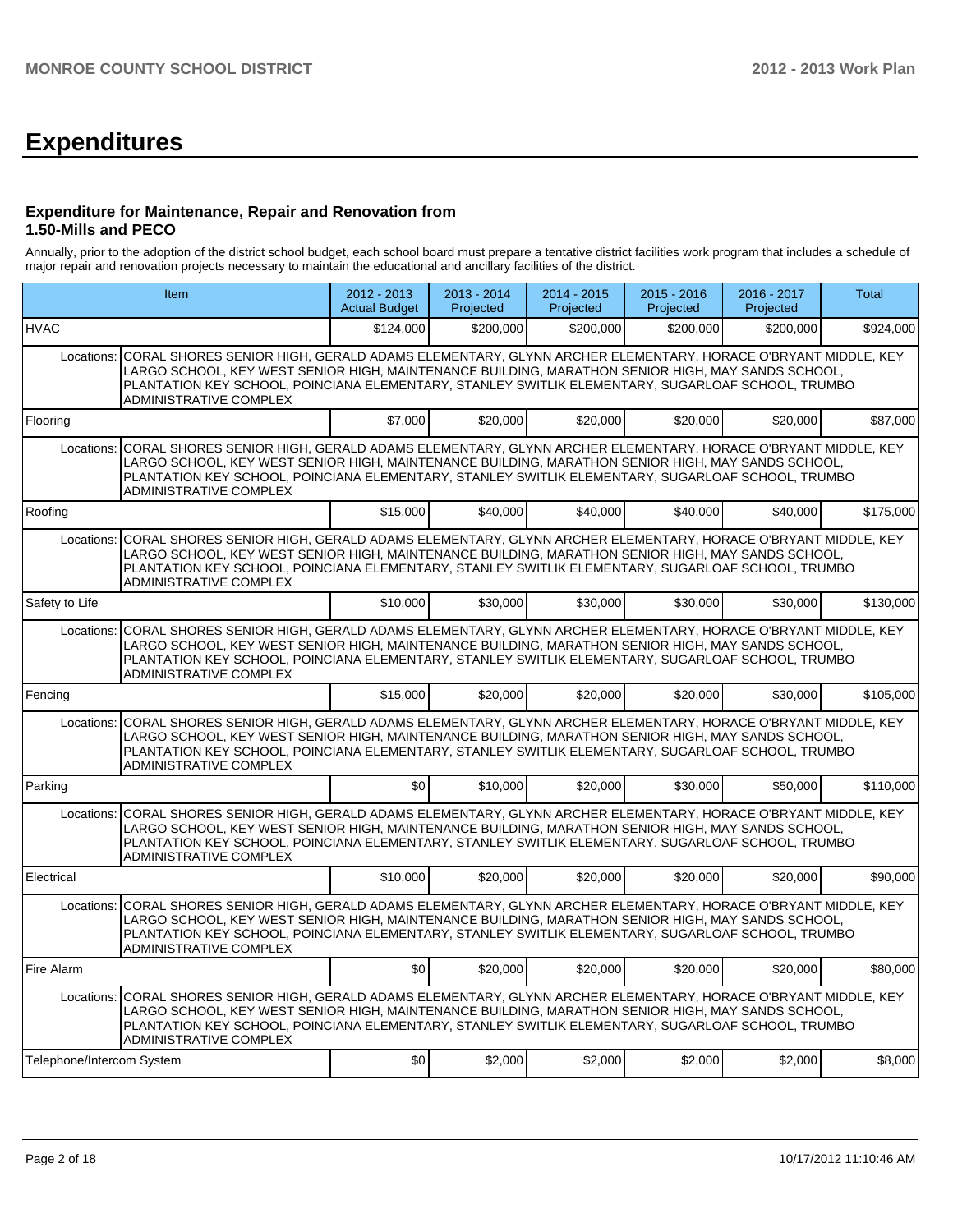|                                                                                                                                                                                                                                                                                                                                                               | Locations: CORAL SHORES SENIOR HIGH, GERALD ADAMS ELEMENTARY, GLYNN ARCHER ELEMENTARY, HORACE O'BRYANT MIDDLE, KEY<br>LARGO SCHOOL, KEY WEST SENIOR HIGH, MAINTENANCE BUILDING, MARATHON SENIOR HIGH, MAY SANDS SCHOOL,<br>PLANTATION KEY SCHOOL, POINCIANA ELEMENTARY, STANLEY SWITLIK ELEMENTARY, SUGARLOAF SCHOOL, TRUMBO<br><b>ADMINISTRATIVE COMPLEX</b> |           |           |           |           |           |             |  |  |  |  |
|---------------------------------------------------------------------------------------------------------------------------------------------------------------------------------------------------------------------------------------------------------------------------------------------------------------------------------------------------------------|---------------------------------------------------------------------------------------------------------------------------------------------------------------------------------------------------------------------------------------------------------------------------------------------------------------------------------------------------------------|-----------|-----------|-----------|-----------|-----------|-------------|--|--|--|--|
| l Closed Circuit Television                                                                                                                                                                                                                                                                                                                                   |                                                                                                                                                                                                                                                                                                                                                               | \$0       | \$2,000   | \$2,000   | \$2,000   | \$2,000   | \$8,000     |  |  |  |  |
|                                                                                                                                                                                                                                                                                                                                                               | Locations: CORAL SHORES SENIOR HIGH, GERALD ADAMS ELEMENTARY, GLYNN ARCHER ELEMENTARY, HORACE O'BRYANT MIDDLE, KEY<br>LARGO SCHOOL, KEY WEST SENIOR HIGH, MAINTENANCE BUILDING, MARATHON SENIOR HIGH, MAY SANDS SCHOOL,<br>PLANTATION KEY SCHOOL, POINCIANA ELEMENTARY, STANLEY SWITLIK ELEMENTARY, SUGARLOAF SCHOOL                                          |           |           |           |           |           |             |  |  |  |  |
| Paint                                                                                                                                                                                                                                                                                                                                                         |                                                                                                                                                                                                                                                                                                                                                               | \$80,000  | \$120,000 | \$120,000 | \$100,000 | \$100,000 | \$520,000   |  |  |  |  |
|                                                                                                                                                                                                                                                                                                                                                               | Locations: CORAL SHORES SENIOR HIGH, GERALD ADAMS ELEMENTARY, GLYNN ARCHER ELEMENTARY, HORACE O'BRYANT MIDDLE, KEY<br>LARGO SCHOOL, KEY WEST SENIOR HIGH, MAINTENANCE BUILDING, MARATHON SENIOR HIGH, MAY SANDS SCHOOL,<br>PLANTATION KEY SCHOOL, POINCIANA ELEMENTARY, STANLEY SWITLIK ELEMENTARY, SUGARLOAF SCHOOL, TRUMBO<br>ADMINISTRATIVE COMPLEX        |           |           |           |           |           |             |  |  |  |  |
| Maintenance/Repair                                                                                                                                                                                                                                                                                                                                            |                                                                                                                                                                                                                                                                                                                                                               | \$0       | \$30,000  | \$40,000  | \$40,000  | \$20,000  | \$130,000   |  |  |  |  |
| Locations: CORAL SHORES SENIOR HIGH, GERALD ADAMS ELEMENTARY, GLYNN ARCHER ELEMENTARY, HORACE O'BRYANT MIDDLE, KEY<br>LARGO SCHOOL, KEY WEST SENIOR HIGH, MAINTENANCE BUILDING, MARATHON SENIOR HIGH, MAY SANDS SCHOOL,<br>PLANTATION KEY SCHOOL, POINCIANA ELEMENTARY, STANLEY SWITLIK ELEMENTARY, SUGARLOAF SCHOOL, TRUMBO<br><b>ADMINISTRATIVE COMPLEX</b> |                                                                                                                                                                                                                                                                                                                                                               |           |           |           |           |           |             |  |  |  |  |
|                                                                                                                                                                                                                                                                                                                                                               | Sub Total:                                                                                                                                                                                                                                                                                                                                                    | \$261,000 | \$514,000 | \$534,000 | \$524,000 | \$534,000 | \$2,367,000 |  |  |  |  |

| <b>IPECO Maintenance Expenditures</b> | \$70,737<br>ሶግሶ | \$70,000  | \$70,000  | \$70,000  | \$70,000  | \$350,737   |
|---------------------------------------|-----------------|-----------|-----------|-----------|-----------|-------------|
| 1.50 Mill Sub Total: İ                | \$916,890       | \$582,000 | \$587,000 | \$582,000 | \$594,000 | \$3,261,890 |

| <b>Other Items</b>                                                                                                                                                                                                                                                                                                                                    | $2012 - 2013$<br><b>Actual Budget</b> | $2013 - 2014$<br>Projected | $2014 - 2015$<br>Projected | $2015 - 2016$<br>Projected | $2016 - 2017$<br>Projected | Total     |  |  |  |
|-------------------------------------------------------------------------------------------------------------------------------------------------------------------------------------------------------------------------------------------------------------------------------------------------------------------------------------------------------|---------------------------------------|----------------------------|----------------------------|----------------------------|----------------------------|-----------|--|--|--|
| l MarManor Fill Pit                                                                                                                                                                                                                                                                                                                                   | \$60,000                              | \$0                        | \$0                        | \$0                        | \$0                        | \$60,000  |  |  |  |
| Locations MARATHON SENIOR HIGH                                                                                                                                                                                                                                                                                                                        |                                       |                            |                            |                            |                            |           |  |  |  |
| <b>SUG Rplc Cond Units</b>                                                                                                                                                                                                                                                                                                                            | \$40,000                              | \$0                        | \$0                        | \$0                        | \$0                        | \$40,000  |  |  |  |
| Locations SUGARLOAF SCHOOL                                                                                                                                                                                                                                                                                                                            |                                       |                            |                            |                            |                            |           |  |  |  |
| <b>Stage Curtain Fire Trtmnt</b>                                                                                                                                                                                                                                                                                                                      | \$0                                   | \$20,000                   | \$5,000                    | \$5,000                    | \$5,000                    | \$35,000  |  |  |  |
| Locations CORAL SHORES SENIOR HIGH, GERALD ADAMS ELEMENTARY, KEY LARGO SCHOOL, KEY WEST SENIOR HIGH, MARATHON<br>SENIOR HIGH, PLANTATION KEY SCHOOL, POINCIANA ELEMENTARY, STANLEY SWITLIK ELEMENTARY, SUGARLOAF SCHOOL                                                                                                                               |                                       |                            |                            |                            |                            |           |  |  |  |
| Playground Fall Materials                                                                                                                                                                                                                                                                                                                             | \$0                                   | \$10,000                   | \$10,000                   | \$10,000                   | \$10,000                   | \$40,000  |  |  |  |
| Locations GERALD ADAMS ELEMENTARY, GLYNN ARCHER ELEMENTARY, HORACE O'BRYANT MIDDLE, KEY LARGO SCHOOL,<br>PLANTATION KEY SCHOOL, POINCIANA ELEMENTARY, STANLEY SWITLIK ELEMENTARY, SUGARLOAF SCHOOL                                                                                                                                                    |                                       |                            |                            |                            |                            |           |  |  |  |
| <b>KWH Replace Cond Unit</b>                                                                                                                                                                                                                                                                                                                          | \$40,000                              | \$0l                       | \$0                        | \$0                        | \$0 <sub>1</sub>           | \$40,000  |  |  |  |
| Locations KEY WEST SENIOR HIGH                                                                                                                                                                                                                                                                                                                        |                                       |                            |                            |                            |                            |           |  |  |  |
| <b>HS Graduation Stages</b>                                                                                                                                                                                                                                                                                                                           | \$30,000                              | \$30,000                   | \$30,000                   | \$30,000                   | \$30,000                   | \$150,000 |  |  |  |
| Locations CORAL SHORES SENIOR HIGH, KEY WEST SENIOR HIGH, MARATHON SENIOR HIGH                                                                                                                                                                                                                                                                        |                                       |                            |                            |                            |                            |           |  |  |  |
| <b>WWTP Maint and Repair</b>                                                                                                                                                                                                                                                                                                                          | \$0                                   | \$20,000                   | \$20,000                   | \$20,000                   | \$20,000                   | \$80,000  |  |  |  |
| Locations CORAL SHORES SENIOR HIGH, GERALD ADAMS ELEMENTARY, GLYNN ARCHER ELEMENTARY, HORACE O'BRYANT MIDDLE,<br>KEY LARGO SCHOOL, KEY WEST SENIOR HIGH, MAINTENANCE BUILDING, MARATHON SENIOR HIGH, MAY SANDS SCHOOL,<br>PLANTATION KEY SCHOOL, POINCIANA ELEMENTARY, STANLEY SWITLIK ELEMENTARY, SUGARLOAF SCHOOL, TRUMBO<br>ADMINISTRATIVE COMPLEX |                                       |                            |                            |                            |                            |           |  |  |  |
| <b>ADA Projects</b>                                                                                                                                                                                                                                                                                                                                   | \$25,000                              | \$25,000                   | \$25,000                   | \$25,000                   | \$25,000                   | \$125,000 |  |  |  |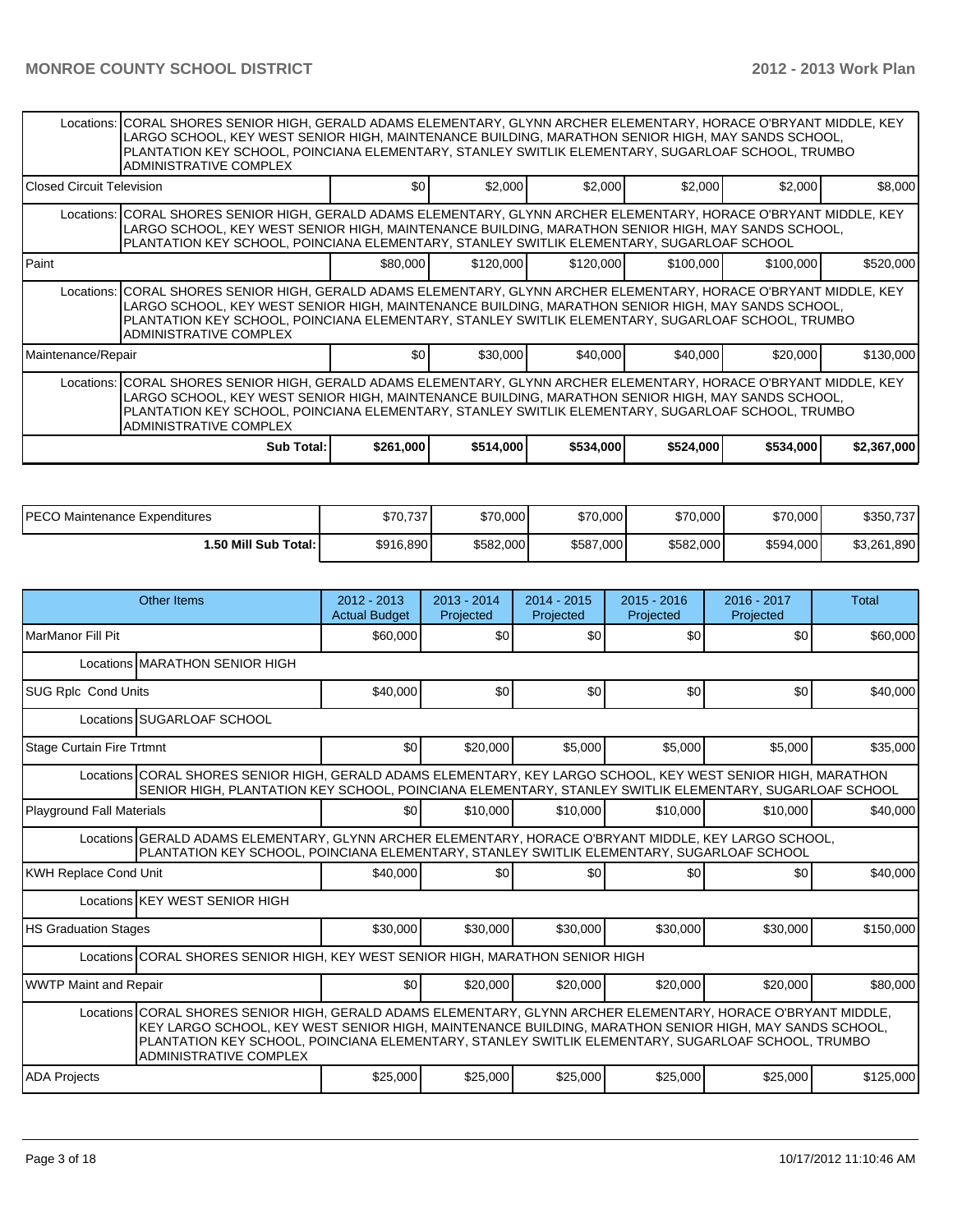|                               | Locations CORAL SHORES SENIOR HIGH, GERALD ADAMS ELEMENTARY, GLYNN ARCHER ELEMENTARY, HORACE O'BRYANT MIDDLE,<br>KEY LARGO SCHOOL, KEY WEST SENIOR HIGH, MARATHON SENIOR HIGH, MAY SANDS SCHOOL, PLANTATION KEY SCHOOL,<br>POINCIANA ELEMENTARY, STANLEY SWITLIK ELEMENTARY, SUGARLOAF SCHOOL, TRUMBO ADMINISTRATIVE COMPLEX                          |                  |                  |           |           |           |             |
|-------------------------------|-------------------------------------------------------------------------------------------------------------------------------------------------------------------------------------------------------------------------------------------------------------------------------------------------------------------------------------------------------|------------------|------------------|-----------|-----------|-----------|-------------|
| <b>Carpentry Projects</b>     |                                                                                                                                                                                                                                                                                                                                                       | \$10,000         | \$10,000         | \$10,000  | \$15,000  | \$15,000  | \$60,000    |
|                               | Locations CORAL SHORES SENIOR HIGH, GERALD ADAMS ELEMENTARY, GLYNN ARCHER ELEMENTARY, HORACE O'BRYANT MIDDLE,<br>KEY LARGO SCHOOL, KEY WEST SENIOR HIGH, MAINTENANCE BUILDING, MARATHON SENIOR HIGH, MAY SANDS SCHOOL,<br>PLANTATION KEY SCHOOL, POINCIANA ELEMENTARY, STANLEY SWITLIK ELEMENTARY, SUGARLOAF SCHOOL, TRUMBO<br>ADMINISTRATIVE COMPLEX |                  |                  |           |           |           |             |
| <b>Concrete Repairs</b>       |                                                                                                                                                                                                                                                                                                                                                       | \$0 <sub>l</sub> | \$5.000          | \$5,000   | \$5,000   | \$5,000   | \$20,000    |
|                               | Locations CORAL SHORES SENIOR HIGH, GERALD ADAMS ELEMENTARY, GLYNN ARCHER ELEMENTARY, HORACE O'BRYANT MIDDLE,<br>KEY LARGO SCHOOL, KEY WEST SENIOR HIGH, MAINTENANCE BUILDING, MARATHON SENIOR HIGH, MAY SANDS SCHOOL,<br>PLANTATION KEY SCHOOL, POINCIANA ELEMENTARY, STANLEY SWITLIK ELEMENTARY, SUGARLOAF SCHOOL, TRUMBO<br>ADMINISTRATIVE COMPLEX |                  |                  |           |           |           |             |
| Plumbing                      |                                                                                                                                                                                                                                                                                                                                                       | \$8,000          | \$8,000          | \$8,000   | \$8,000   | \$10,000  | \$42,000    |
| Locations                     | CORAL SHORES SENIOR HIGH, GERALD ADAMS ELEMENTARY, GLYNN ARCHER ELEMENTARY, HORACE O'BRYANT MIDDLE,<br>KEY LARGO SCHOOL, KEY WEST SENIOR HIGH, MAINTENANCE BUILDING, MARATHON SENIOR HIGH, MAY SANDS SCHOOL,<br>PLANTATION KEY SCHOOL, POINCIANA ELEMENTARY, STANLEY SWITLIK ELEMENTARY, SUGARLOAF SCHOOL, TRUMBO<br>ADMINISTRATIVE COMPLEX           |                  |                  |           |           |           |             |
| Sitework/Drainage Maintenance |                                                                                                                                                                                                                                                                                                                                                       | \$0              | \$10,000         | \$10,000  | \$10,000  | \$10,000  | \$40,000    |
|                               | Locations CORAL SHORES SENIOR HIGH, GERALD ADAMS ELEMENTARY, GLYNN ARCHER ELEMENTARY, HORACE O'BRYANT MIDDLE,<br>KEY LARGO SCHOOL, MARATHON SENIOR HIGH, PLANTATION KEY SCHOOL, POINCIANA ELEMENTARY, STANLEY SWITLIK<br>ELEMENTARY, SUGARLOAF SCHOOL                                                                                                 |                  |                  |           |           |           |             |
| TRMS ADA restroom design      |                                                                                                                                                                                                                                                                                                                                                       | \$2,000          | \$0              | \$0       | \$0       | \$0       | \$2,000     |
|                               | Locations KEY WEST SENIOR HIGH                                                                                                                                                                                                                                                                                                                        |                  |                  |           |           |           |             |
| Remove 3 portables            |                                                                                                                                                                                                                                                                                                                                                       | \$30,000         | \$0              | \$0       | \$0       | \$0       | \$30,000    |
|                               | Locations PLANTATION KEY SCHOOL                                                                                                                                                                                                                                                                                                                       |                  |                  |           |           |           |             |
| Correct Parent drop loop      |                                                                                                                                                                                                                                                                                                                                                       | \$60,000         | \$0              | \$0       | \$0       | \$0       | \$60,000    |
|                               | Locations KEY LARGO SCHOOL                                                                                                                                                                                                                                                                                                                            |                  |                  |           |           |           |             |
| Replace Stage                 |                                                                                                                                                                                                                                                                                                                                                       | \$25,000         | \$0              | \$0       | \$0       | \$0       | \$25,000    |
|                               | Locations PLANTATION KEY SCHOOL                                                                                                                                                                                                                                                                                                                       |                  |                  |           |           |           |             |
| Partial Trumbo move           |                                                                                                                                                                                                                                                                                                                                                       | \$60,000         | \$0              | \$0       | \$0       | \$0       | \$60,000    |
|                               | Locations TRUMBO ADMINISTRATIVE COMPLEX                                                                                                                                                                                                                                                                                                               |                  |                  |           |           |           |             |
| Carryover proj frm 11-12      |                                                                                                                                                                                                                                                                                                                                                       | \$336,627        | \$0 <sub>l</sub> | \$0       | \$0       | \$0       | \$336,627   |
|                               | Locations CORAL SHORES SENIOR HIGH, GERALD ADAMS ELEMENTARY, GLYNN ARCHER ELEMENTARY, HORACE O'BRYANT MIDDLE,<br>KEY LARGO SCHOOL, KEY WEST SENIOR HIGH, MARATHON SENIOR HIGH, MAY SANDS SCHOOL, PLANTATION KEY SCHOOL,<br>POINCIANA ELEMENTARY, STANLEY SWITLIK ELEMENTARY, SUGARLOAF SCHOOL, TRUMBO ADMINISTRATIVE COMPLEX                          |                  |                  |           |           |           |             |
|                               | Total:                                                                                                                                                                                                                                                                                                                                                | \$987,627        | \$652,000        | \$657,000 | \$652,000 | \$664,000 | \$3,612,627 |

# **Local 1.50 Mill Expenditure For Maintenance, Repair and Renovation**

Anticipated expenditures expected from local funding sources over the years covered by the current work plan.

| Item                                      | $2012 - 2013$<br><b>Actual Budget</b> | $2013 - 2014$<br>Projected | $2014 - 2015$<br>Projected | $2015 - 2016$<br>Projected | $2016 - 2017$<br>Projected | Total        |
|-------------------------------------------|---------------------------------------|----------------------------|----------------------------|----------------------------|----------------------------|--------------|
| Remaining Maint and Repair from 1.5 Mills | \$916,890                             | \$582,000                  | \$587,000                  | \$582,000                  | \$594.000                  | \$3,261,890  |
| Maintenance/Repair Salaries               | \$2,216,000                           | \$2,300,000                | \$2,300,000                | \$2,300,000                | \$2,300,000                | \$11,416,000 |
| <b>ISchool Bus Purchases</b>              | \$0                                   | \$200,000                  | \$200,000                  | \$200,000                  | \$200,000                  | \$800,000    |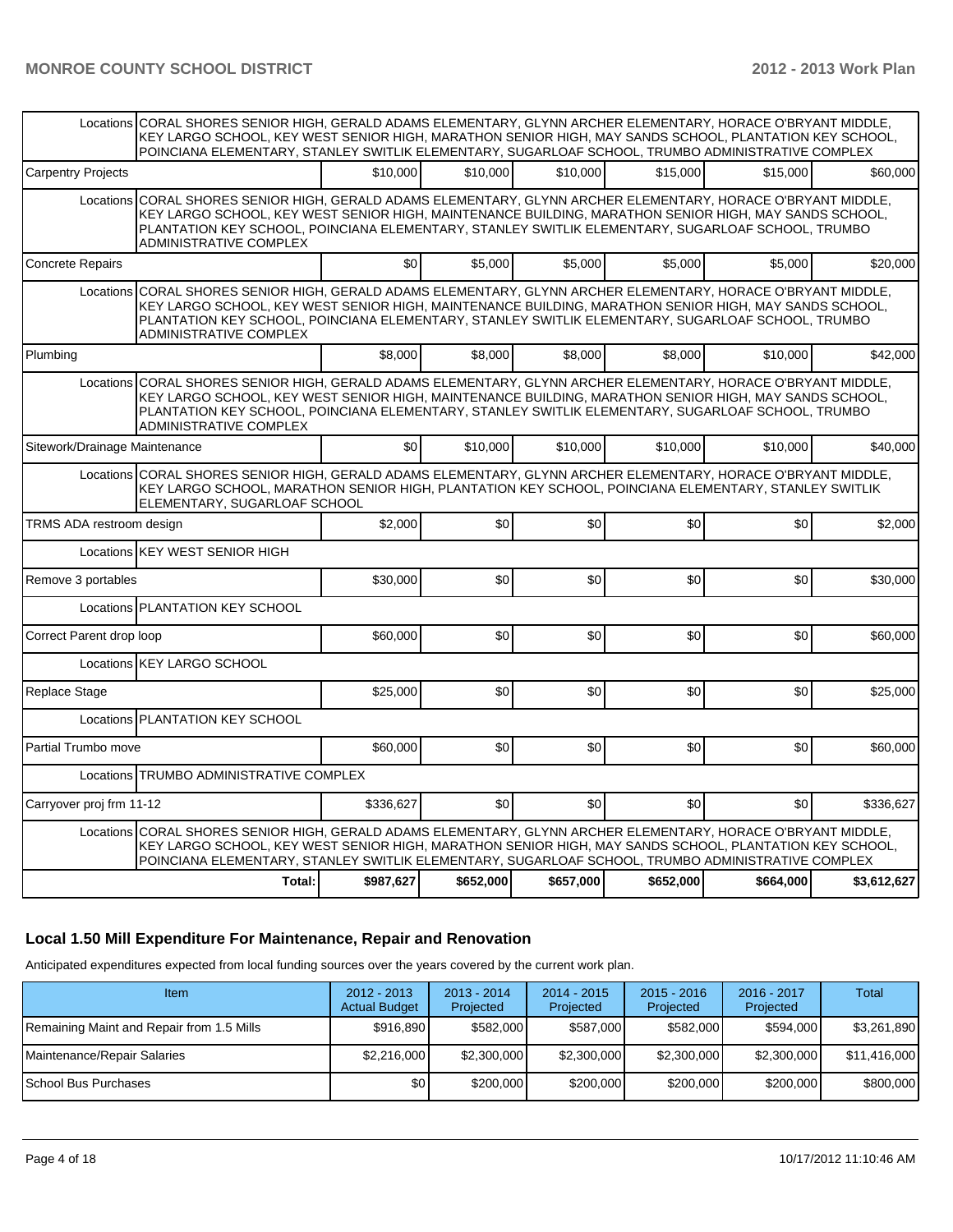| <b>Other Vehicle Purchases</b>                               | \$0         | \$60,000    | \$60,000    | \$60,000    | \$60,000    | \$240,000    |
|--------------------------------------------------------------|-------------|-------------|-------------|-------------|-------------|--------------|
| Capital Outlay Equipment                                     | \$444,060   | \$450,000   | \$450,000   | \$450,000   | \$450,000   | \$2,244,060  |
| Rent/Lease Payments                                          | \$204,485   | \$230,000   | \$230,000   | \$230,000   | \$230,000   | \$1,124,485  |
| ICOP Debt Service                                            | \$4,796,468 | \$4,794,305 | \$4,791,705 | \$4,792,961 | \$2,544,846 | \$21,720,285 |
| Rent/Lease Relocatables                                      | \$26,640    | \$37,000    | \$37,000    | \$37,000    | \$37,000    | \$174,640    |
| <b>I Environmental Problems</b>                              | \$0         | \$0         | \$0         | \$0         | \$0         | \$0          |
| ls.1011.14 Debt Service                                      | \$0         | \$0         | \$0         | \$0         | \$0         | \$0          |
| Special Facilities Construction Account                      | \$0         | \$0         | \$0         | \$0         | \$0         | \$0          |
| Premiums for Property Casualty Insurance - 1011.71<br>(4a,b) | \$475,000   | \$475,000   | \$475,000   | \$475,000   | \$475,000   | \$2,375,000  |
| Qualified School Construction Bonds (QSCB)                   | \$0         | \$0         | \$0         | \$0         | \$0         | \$0          |
| Qualified Zone Academy Bonds (QZAB)                          | \$0         | \$0         | \$0         | \$0         | \$0         | \$0          |
| <b>Tech Techs</b>                                            | \$650,000   | \$650,000   | \$650,000   | \$650,000   | \$650,000   | \$3,250,000  |
| <b>Charter PECO Payments</b>                                 | \$70,737    | \$70,000    | \$70,000    | \$70,000    | \$70,000    | \$350,737    |
| <b>Local Expenditure Totals:</b>                             | \$9,800,280 | \$9,848,305 | \$9,850,705 | \$9,846,961 | \$7,610,846 | \$46,957,097 |
|                                                              |             |             |             |             |             |              |

# **Revenue**

#### **1.50 Mill Revenue Source**

Schedule of Estimated Capital Outlay Revenue from each currently approved source which is estimated to be available for expenditures on the projects included in the tentative district facilities work program. All amounts are NET after considering carryover balances, interest earned, new COP's, 1011.14 and 1011.15 loans, etc. Districts cannot use 1.5-Mill funds for salaries except for those explicitly associated with maintenance/repair projects. (1011.71 (5), F.S.)

| Item                                                                                | Fund | $2012 - 2013$<br><b>Actual Value</b> | $2013 - 2014$<br>Projected | $2014 - 2015$<br>Projected | $2015 - 2016$<br>Projected | $2016 - 2017$<br>Projected | <b>Total</b>      |
|-------------------------------------------------------------------------------------|------|--------------------------------------|----------------------------|----------------------------|----------------------------|----------------------------|-------------------|
| (1) Non-exempt property<br>assessed valuation                                       |      | \$19,514,715,142                     | \$20,020,441,428           | \$20,645,353,238           | \$21,381,571,363           | \$22,236,834,218           | \$103,798,915,389 |
| (2) The Millege projected for<br>discretionary capital outlay per<br>ls.1011.71     |      | 0.50                                 | 0.50                       | 0.50                       | 0.50                       | 0.50                       |                   |
| $(3)$ Full value of the 1.50-Mill<br>discretionary capital outlay per<br>ls.1011.71 |      | \$32,784,721                         | \$33,634,342               | \$34,684,193               | \$35,921,040               | \$37,357,881               | \$174,382,177     |
| (4) Value of the portion of the 1.50<br>-Mill ACTUALLY levied                       | 370  | \$9,367,063                          | \$9,609,812                | \$9,909,770                | \$10,263,154               | \$10,673,680               | \$49,823,479      |
| $(5)$ Difference of lines $(3)$ and $(4)$                                           |      | \$23,417,658                         | \$24,024,530               | \$24,774,423               | \$25,657,886               | \$26,684,201               | \$124,558,698     |

# **PECO Revenue Source**

The figure in the row designated "PECO Maintenance" will be subtracted from funds available for new construction because PECO maintenance dollars cannot be used for new construction.

| Item                         | Fund | $2012 - 2013$<br><b>Actual Budget</b> | $2013 - 2014$<br>Projected | $2014 - 2015$<br>Projected | $2015 - 2016$<br>Projected | 2016 - 2017<br>Projected | Total |
|------------------------------|------|---------------------------------------|----------------------------|----------------------------|----------------------------|--------------------------|-------|
| <b>PECO New Construction</b> | 340  | \$0 <sub>1</sub>                      | \$0 <sub>1</sub>           | \$0                        | \$0 <sub>1</sub>           | \$0                      | \$0   |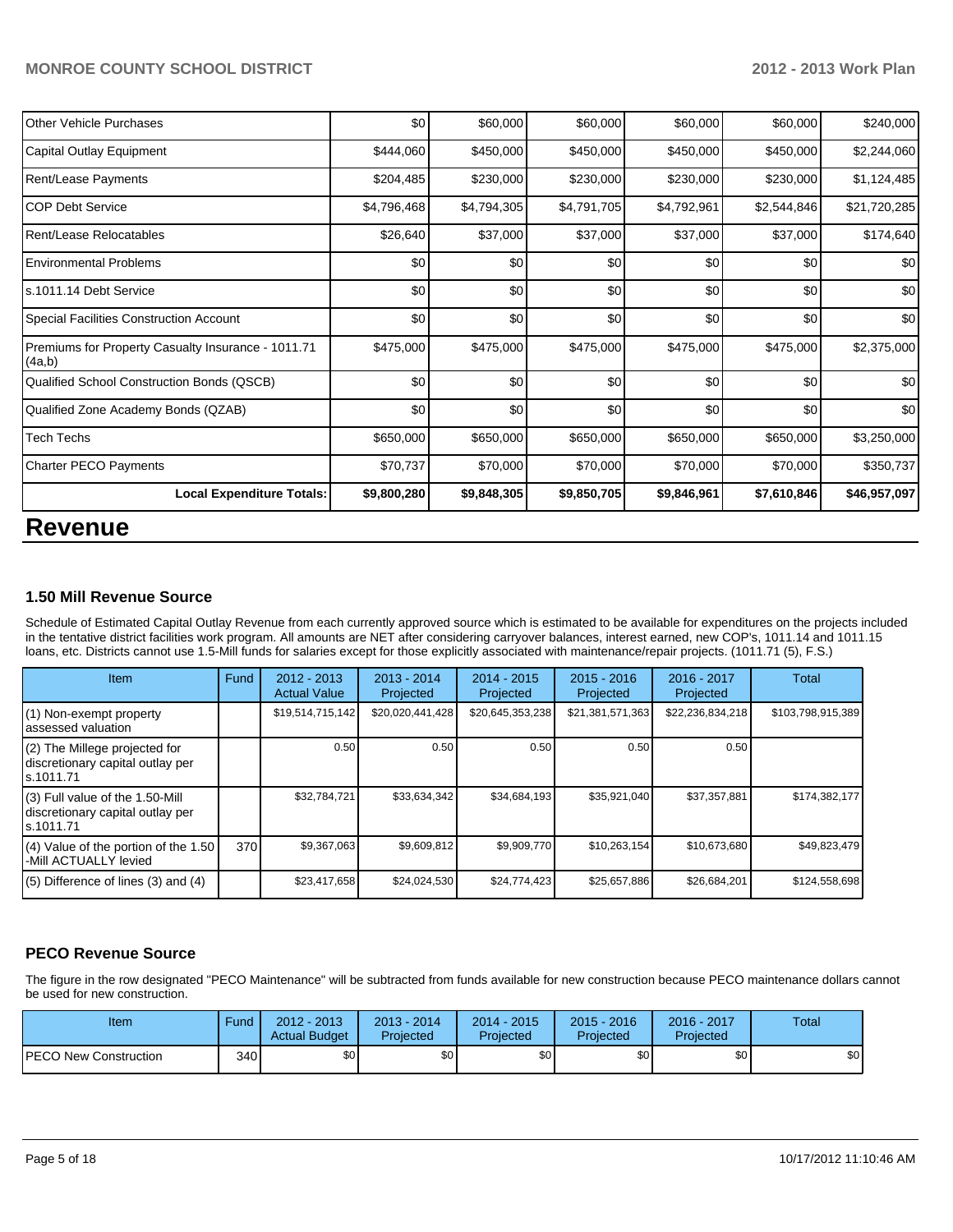| IPECO Maintenance Expenditures | \$70.737 | \$70,000 | \$70,000 | \$70,000 | \$70,000 | \$350,737 |
|--------------------------------|----------|----------|----------|----------|----------|-----------|
|                                | \$70,737 | \$70,000 | \$70,000 | \$70,000 | \$70,000 | \$350,737 |

#### **CO & DS Revenue Source**

Revenue from Capital Outlay and Debt Service funds.

| Item                                               | Fund | $2012 - 2013$<br><b>Actual Budget</b> | $2013 - 2014$<br>Projected | $2014 - 2015$<br>Projected | $2015 - 2016$<br>Projected | $2016 - 2017$<br>Projected | Total     |
|----------------------------------------------------|------|---------------------------------------|----------------------------|----------------------------|----------------------------|----------------------------|-----------|
| ICO & DS Cash Flow-through<br><b>I</b> Distributed | 360  | \$49.135                              | \$49,135                   | \$49,135                   | \$49,135                   | \$49,135                   | \$245.675 |
| ICO & DS Interest on<br>Undistributed CO           | 360  | \$3,310                               | \$3,310                    | \$3,310                    | \$3,310                    | \$3,310                    | \$16,550  |
|                                                    |      | \$52,445                              | \$52,445                   | \$52,445                   | \$52.445                   | \$52.445                   | \$262,225 |

### **Fair Share Revenue Source**

All legally binding commitments for proportionate fair-share mitigation for impacts on public school facilities must be included in the 5-year district work program.

Nothing reported for this section.

#### **Sales Surtax Referendum**

Specific information about any referendum for a 1-cent or ½-cent surtax referendum during the previous year.

**Did the school district hold a surtax referendum during the past fiscal year 2011 - 2012?**

No

#### **Additional Revenue Source**

Any additional revenue sources

| Item                                                                                              | $2012 - 2013$<br><b>Actual Value</b> | $2013 - 2014$<br>Projected | 2014 - 2015<br>Projected | 2015 - 2016<br>Projected | 2016 - 2017<br>Projected | Total            |
|---------------------------------------------------------------------------------------------------|--------------------------------------|----------------------------|--------------------------|--------------------------|--------------------------|------------------|
| Proceeds from a s.1011.14/15 F.S. Loans                                                           | \$0                                  | \$0                        | \$0                      | \$0                      | \$0                      | \$0 <sub>1</sub> |
| District Bonds - Voted local bond<br>referendum proceeds per s.9, Art VII<br>l State Constitution | \$0                                  | \$0                        | \$0                      | \$0                      | \$0                      | \$0              |
| Proceeds from Special Act Bonds                                                                   | \$0                                  | \$0                        | \$0                      | \$0                      | \$0                      | \$0              |
| <b>IEstimated Revenue from CO &amp; DS Bond</b><br>l Sale                                         | \$0                                  | \$0                        | \$0                      | \$0                      | \$0                      | \$0 <sub>1</sub> |
| Proceeds from Voted Capital<br>Improvements millage                                               | \$0                                  | \$0                        | \$0                      | \$0                      | \$0                      | \$0              |
| Other Revenue for Other Capital Projects                                                          | \$0                                  | \$0                        | \$0                      | \$0                      | \$0                      | \$0 <sub>1</sub> |
| Proceeds from 1/2 cent sales surtax<br>authorized by school board                                 | \$14,203,272                         | \$15, 174, 536             | \$15,000,000             | \$5,750,125              | \$0                      | \$50,127,933     |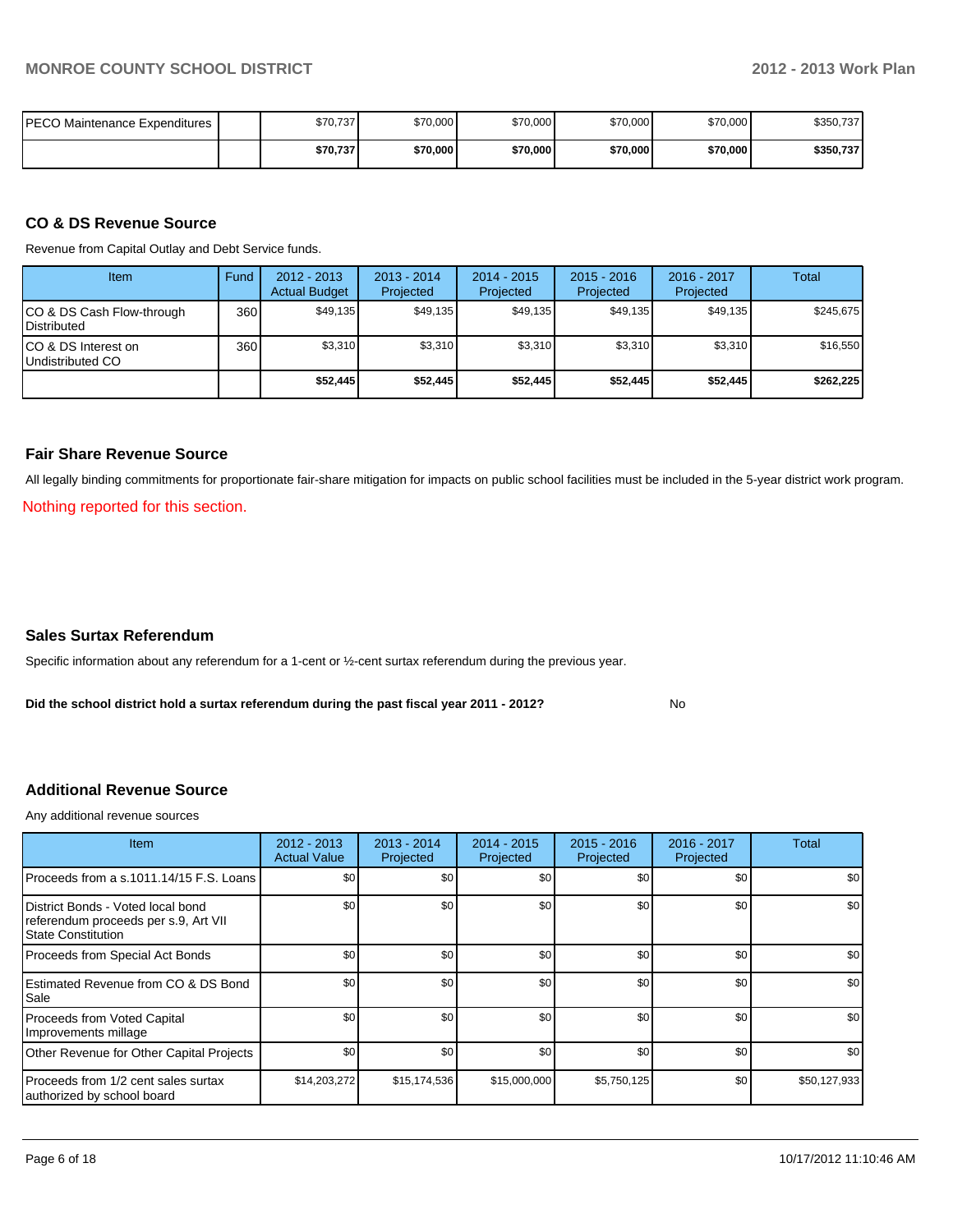# **MONROE COUNTY SCHOOL DISTRICT 2012 - 2013 Work Plan**

| Proceeds from local governmental<br>infrastructure sales surtax                                                           | \$0          | \$0          | \$0          | \$0          | \$0          | \$0           |
|---------------------------------------------------------------------------------------------------------------------------|--------------|--------------|--------------|--------------|--------------|---------------|
| Proceeds from Certificates of<br>Participation (COP's) Sale                                                               | \$0          | \$0          | \$0          | \$0          | \$0          | \$0           |
| Classrooms First Bond proceeds amount<br>authorized in FY 1997-98                                                         | \$0          | \$0          | \$0          | \$0          | \$0          | \$0           |
| <b>Classrooms for Kids</b>                                                                                                | \$0          | \$0          | \$0          | \$0          | \$0          | \$0           |
| <b>District Equity Recognition</b>                                                                                        | \$0          | \$0          | \$0          | \$0          | \$0          | \$0           |
| <b>Federal Grants</b>                                                                                                     | \$0          | \$0          | \$0          | \$0          | \$0          | \$0           |
| Proportionate share mitigation (actual<br>cash revenue only, not in kind donations)                                       | \$0          | \$0          | \$0          | \$0          | \$0          | \$0           |
| Impact fees received                                                                                                      | \$0          | \$0          | \$0          | \$0          | \$0          | \$0           |
| Private donations                                                                                                         | \$0          | \$0          | \$0          | \$0          | \$0          | \$0           |
| Grants from local governments or not-for-<br>profit organizations                                                         | \$0          | \$0          | \$0          | \$0          | \$0          | \$0           |
| Interest, Including Profit On Investment                                                                                  | \$0          | \$0          | \$0          | \$0          | \$0          | \$0           |
| Revenue from Bonds pledging proceeds<br>from 1 cent or 1/2 cent Sales Surtax                                              | \$0          | \$0          | \$0          | \$0          | \$0          | \$0           |
| <b>Total Fund Balance Carried Forward</b>                                                                                 | \$28,479,016 | \$15,223,672 | \$15,829,633 | \$17,501,998 | \$10,841,199 | \$87,875,518  |
| General Capital Outlay Obligated Fund<br><b>Balance Carried Forward From Total</b><br><b>Fund Balance Carried Forward</b> | \$0          | \$0          | \$0          | \$0          | \$0          | \$0           |
| Special Facilities Construction Account                                                                                   | \$0          | \$0          | \$0          | \$0          | \$0          | \$0           |
| One Cent - 1/2 Cent Sales Surtax Debt<br>Service From Total Fund Balance Carried<br>Forward                               | \$0          | \$0          | \$0          | \$0          | \$0          | \$0           |
| Capital Outlay Projects Funds Balance<br>Carried Forward From Total Fund<br><b>Balance Carried Forward</b>                | \$0          | \$0          | \$0          | \$0          | \$0          | \$0           |
| <b>Subtotal</b>                                                                                                           | \$42,682,288 | \$30,398,208 | \$30,829,633 | \$23,252,123 | \$10,841,199 | \$138,003,451 |

# **Total Revenue Summary**

| <b>Item Name</b>                                                | $2012 - 2013$<br><b>Budget</b> | $2013 - 2014$<br>Projected | $2014 - 2015$<br>Projected | $2015 - 2016$<br>Projected | 2016 - 2017<br>Projected | <b>Five Year Total</b> |
|-----------------------------------------------------------------|--------------------------------|----------------------------|----------------------------|----------------------------|--------------------------|------------------------|
| Local 1.5 Mill Discretionary Capital Outlay<br><b>I</b> Revenue | \$9,367,063                    | \$9,609,812                | \$9,909,770                | \$10,263,154               | \$10,673,680             | \$49,823,479           |
| IPECO and 1.5 Mill Maint and Other 1.5<br>Mill Expenditures     | (\$9,800,280)                  | (\$9,848,305)              | (\$9,850,705)              | (S9, 846, 961)             | (\$7,610,846)            | $(\$46,957,097)$       |
| <b>IPECO Maintenance Revenue</b>                                | \$70.737                       | \$70,000                   | \$70,000                   | \$70,000                   | \$70,000                 | \$350,737              |
| Available 1.50 Mill for New l<br>l Construction                 | ( \$433, 217)                  | (\$238,493)                | \$59,065                   | \$416,193                  | \$3,062,834              | \$2,866,382            |

| <b>Item Name</b> | 2012 - 2013<br><b>Budget</b> | $2013 - 2014$<br>Projected | 2014 - 2015<br>Projected | $2015 - 2016$<br>Projected | 2016 - 2017<br>Projected | <b>Five Year Total</b> |
|------------------|------------------------------|----------------------------|--------------------------|----------------------------|--------------------------|------------------------|
| ICO & DS Revenue | \$52,445                     | \$52,445                   | \$52,445                 | \$52,445                   | \$52,445                 | \$262,225              |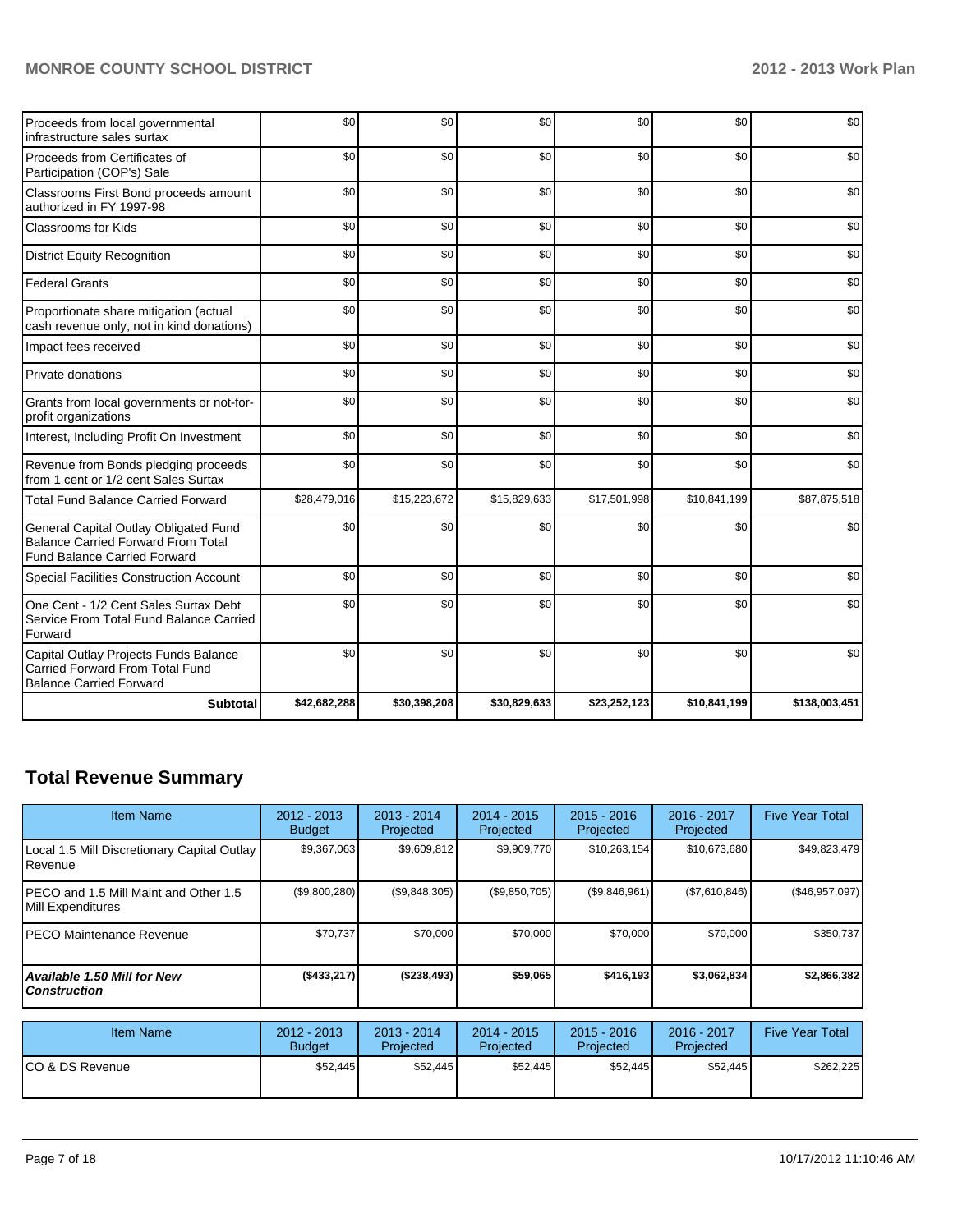| <b>PECO New Construction Revenue</b> | \$0          | \$0          | \$0          | \$0          | \$0 <sub>1</sub> | \$0 <sub>1</sub> |
|--------------------------------------|--------------|--------------|--------------|--------------|------------------|------------------|
| <b>Other/Additional Revenue</b>      | \$42,682,288 | \$30,398,208 | \$30,829,633 | \$23,252,123 | \$10,841,199     | \$138,003,451    |
| <b>Total Additional Revenuel</b>     | \$42,734,733 | \$30,450,653 | \$30,882,078 | \$23,304,568 | \$10,893,644     | \$138,265,676    |
| <b>Total Available Revenue</b>       | \$42,301,516 | \$30,212,160 | \$30,941,143 | \$23,720,761 | \$13,956,478     | \$141,132,058    |

# **Project Schedules**

# **Capacity Project Schedules**

A schedule of capital outlay projects necessary to ensure the availability of satisfactory classrooms for the projected student enrollment in K-12 programs.

| <b>Project Description</b>  | Location                                 |                          | 2012 - 2013  | 2013 - 2014 | $2014 - 2015$ | $2015 - 2016$ | 2016 - 2017 | <b>Total</b>       | Funded  |
|-----------------------------|------------------------------------------|--------------------------|--------------|-------------|---------------|---------------|-------------|--------------------|---------|
| Middle School<br>Renovation | <b>HORACE O'BRYANT</b><br><b>MIDDLE</b>  | <b>Planned</b><br>Cost:  | \$13,835,437 | \$0         | \$0           | \$0           | \$0         | \$13,835,437 Yes   |         |
|                             |                                          | <b>Student Stations:</b> | 1,182        | n           | $\Omega$      | U             | $\Omega$    | 1,182              |         |
|                             |                                          | Total Classrooms:        | 63           | n           | 0             | <sup>0</sup>  | $\Omega$    | 63                 |         |
|                             | Gross Sq Ft:                             |                          | 218,254      | n           | $\Omega$      | 0             | 0           | 218,254            |         |
| convert to anncillary       | <b>GLYNN ARCHER</b><br><b>ELEMENTARY</b> | <b>Planned</b><br>Cost:  | \$0          | \$1         | \$0           | \$0           | \$0         |                    | \$1 Yes |
|                             |                                          | <b>Student Stations:</b> | $\Omega$     | $-468$      | $\Omega$      | U             | $\Omega$    | $-468$             |         |
|                             | <b>Total Classrooms:</b>                 |                          | $\Omega$     | $-24$       | 0             | 0             | $\Omega$    | $-24$              |         |
|                             | Gross Sq Ft:                             |                          | 0            | $-64,291$   | $\Omega$      | 0             | $\Omega$    | $-64,291$          |         |
|                             | <b>Planned Cost-I</b>                    |                          | 43.835.437   | ¢۱          | ≮∩l           | ≮∩ l          | ≮∩ l        | <b>C13 835 438</b> |         |

| Planned Cost:   \$13,835,437 |         | \$1       | \$0 | \$0 | \$0 | \$13,835,438 |
|------------------------------|---------|-----------|-----|-----|-----|--------------|
| <b>Student Stations:</b>     | 1.182 l | -468 l    |     |     |     | 714          |
| <b>Total Classrooms:</b>     | 63      | -241      |     |     |     | 39           |
| Gross Sq Ft:                 | 218,254 | $-64,291$ |     |     |     | 153,963      |

# **Other Project Schedules**

Major renovations, remodeling, and additions of capital outlay projects that do not add capacity to schools.

| <b>Project Description</b> | Location               | $2012 - 2013$<br>Actual Budget | $2013 - 2014$<br>Projected | $2014 - 2015$<br>Projected  | $2015 - 2016$<br>Projected | $2016 - 2017$<br>Projected | <b>Total</b>     | Funded |
|----------------------------|------------------------|--------------------------------|----------------------------|-----------------------------|----------------------------|----------------------------|------------------|--------|
| Debt Service<br>Half Cent  | Location not specified | \$11.421.731                   | \$11.419.526               | \$11,411,145   \$11,386,562 |                            | \$0 I                      | \$45.638.964 Yes |        |
| Technology                 | Location not specified | \$1.482.618                    | \$1,200,000                | \$1,200,000                 | \$1,200,000                | \$1,200,000                | \$6,282,618 Yes  |        |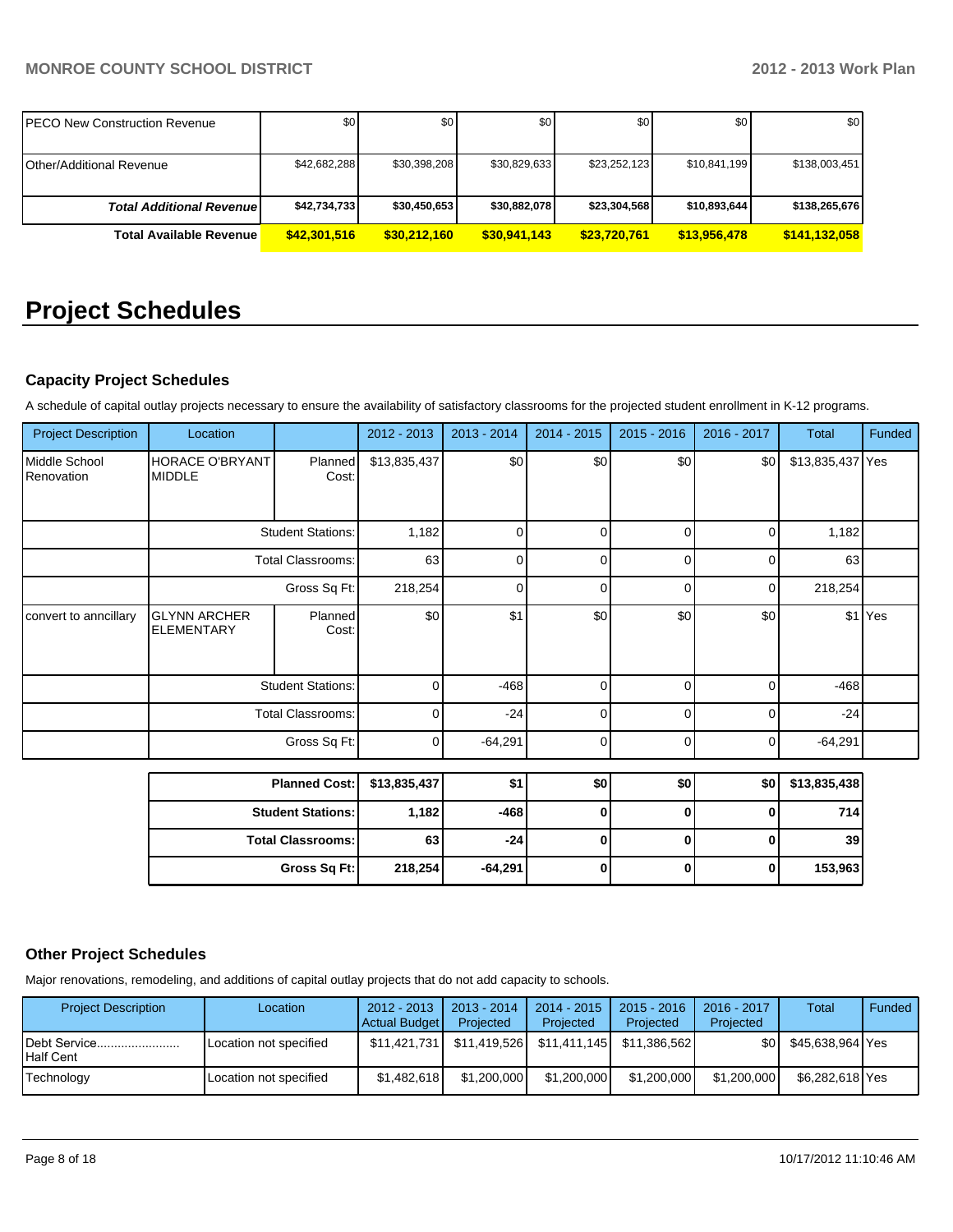| CO&DS                                                                                     | Location not specified                      | \$53,000     | \$53,000     | \$53,000     | \$53,000     | \$53,000    | \$265,000 Yes |         |
|-------------------------------------------------------------------------------------------|---------------------------------------------|--------------|--------------|--------------|--------------|-------------|---------------|---------|
| ADA ramps/sidewalks at<br>concessions                                                     | <b>CORAL SHORES</b><br><b>SENIOR HIGH</b>   | \$0          | \$10,000     | \$0          | \$0          | \$0         | \$10,000 Yes  |         |
| Replace stadium lights                                                                    | <b>KEY WEST SENIOR</b><br><b>HIGH</b>       | \$250,000    | \$0          | \$0          | \$0          | \$0         | \$250,000 Yes |         |
| <b>Facility Renovation and Repair</b><br>of pre '78 buildings incld May<br>Sands spalling | Location not specified                      | \$0          | \$775,000    | \$0          | \$0          | \$0         | \$775,000 Yes |         |
| stadium bleacher replacement                                                              | <b>KEY WEST SENIOR</b><br><b>HIGH</b>       | \$0          | \$300,000    | \$200,000    | \$0          | \$0         | \$500,000 Yes |         |
| UK maint and trans facility                                                               | <b>MAINTENANCE</b><br><b>BUILDING</b>       | \$0          | \$200,000    | \$100,000    | \$100,000    | \$0         | \$400,000 Yes |         |
| Spalling repair project                                                                   | <b>MAY SANDS SCHOOL</b>                     | \$0          | \$0          | \$200,000    | \$0          | \$0         | \$200,000 Yes |         |
| Repairs at Reynolds school<br>incld spalling & flr joists                                 | <b>GLYNN ARCHER</b><br><b>ELEMENTARY</b>    | \$0          | \$100,000    | \$100,000    | \$100,000    | \$0         | \$300,000 Yes |         |
| Connect to city sewer system                                                              | <b>STANLEY SWITLIK</b><br><b>ELEMENTARY</b> | \$0          | \$125,000    | \$125,000    | \$40,000     | \$0         | \$290,000 Yes |         |
| TRMS ADA restroom project                                                                 | <b>KEY WEST SENIOR</b><br><b>HIGH</b>       | \$0          | \$200,000    | \$50,000     | \$0          | \$0         | \$250,000 Yes |         |
| Carryover projects from 2011-<br>2012 to be completed 2012-<br>2013.                      | Location not specified                      | \$35,058     | \$0          | \$0          | \$0          | \$0         | \$35,058 Yes  |         |
| Project description not specified Location not specified                                  |                                             | \$0          | \$0          | \$0          | \$0          | \$0         |               | $$0$ No |
|                                                                                           |                                             | \$13,242,407 | \$14,382,526 | \$13,439,145 | \$12,879,562 | \$1,253,000 | \$55,196,640  |         |

# **Additional Project Schedules**

Any projects that are not identified in the last approved educational plant survey.

Nothing reported for this section.

### **Non Funded Growth Management Project Schedules**

Schedule indicating which projects, due to planned development, that CANNOT be funded from current revenues projected over the next five years.

Nothing reported for this section.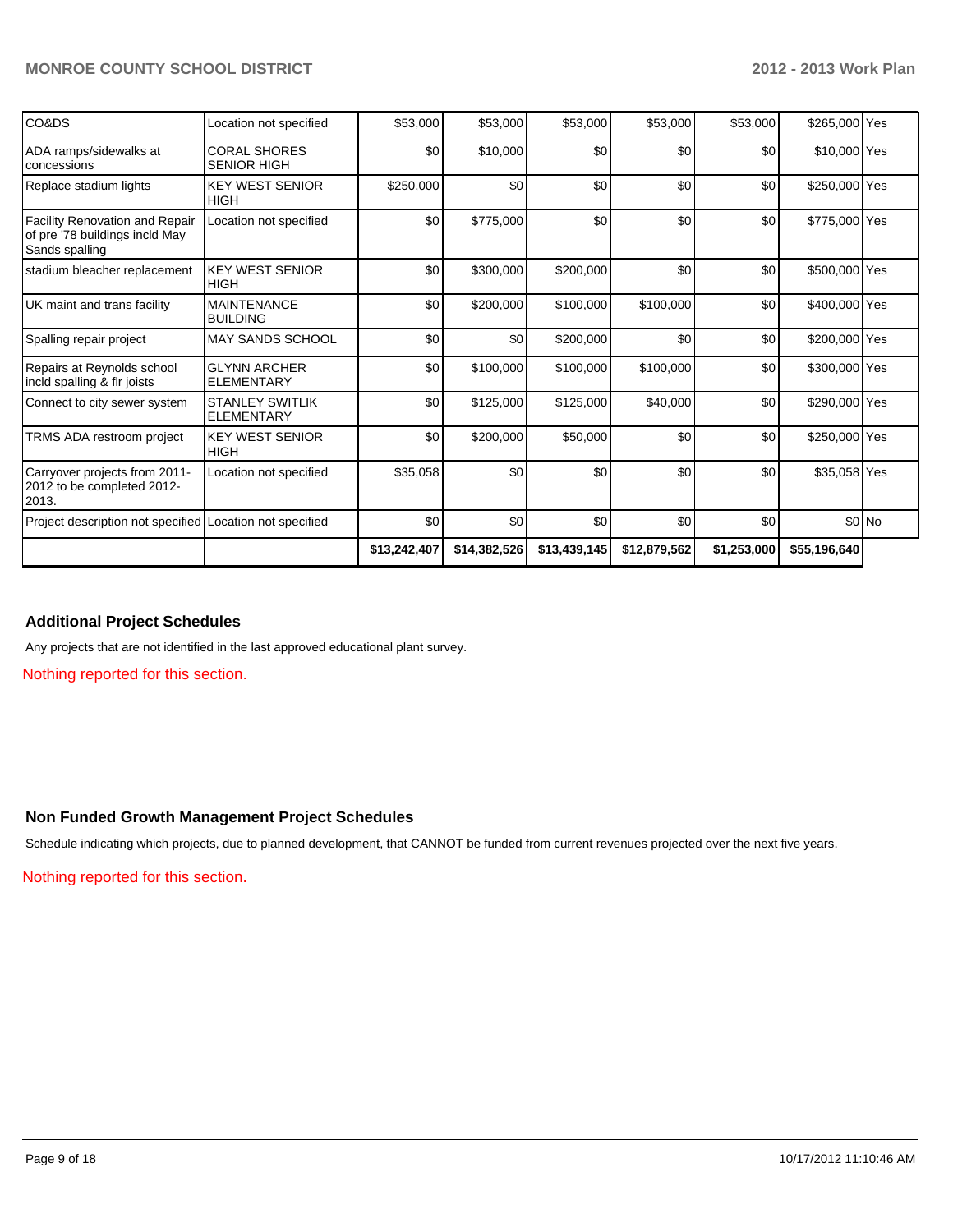# **Capacity Tracking**

| Location                                    | $2012 -$<br>2013 Satis.<br>Stu. Sta. | Actual<br>$2012 -$<br>2013 FISH<br>Capacity | Actual<br>$2011 -$<br>2012<br><b>COFTE</b> | # Class<br><b>Rooms</b> | Actual<br>Average<br>$2012 -$<br>2013 Class<br><b>Size</b> | Actual<br>$2012 -$<br>2013<br><b>Utilization</b> | <b>New</b><br>Stu.<br>Capacity | <b>New</b><br>Rooms to<br>be<br>Added/Re<br>moved | Projected<br>$2016 -$<br>2017<br><b>COFTE</b> | Projected<br>$2016 -$<br>2017<br><b>Utilization</b> | Projected<br>$2016 -$<br>2017 Class<br><b>Size</b> |
|---------------------------------------------|--------------------------------------|---------------------------------------------|--------------------------------------------|-------------------------|------------------------------------------------------------|--------------------------------------------------|--------------------------------|---------------------------------------------------|-----------------------------------------------|-----------------------------------------------------|----------------------------------------------------|
| <b>CORAL SHORES</b><br><b>SENIOR HIGH</b>   | 1,155                                | 981                                         | 765                                        | 52                      | 15                                                         | 78.00 %                                          | $\Omega$                       | $\Omega$                                          | 729                                           | 74.00 %                                             | 14                                                 |
| <b>KEY WEST SENIOR</b><br><b>HIGH</b>       | 1,507                                | 1,431                                       | 1,189                                      | 62                      | 19                                                         | 83.00 %                                          | $\Omega$                       | $\Omega$                                          | 1,158                                         | 81.00%                                              | 19                                                 |
| <b>HORACE O'BRYANT</b><br><b>MIDDLE</b>     | 1,923                                | 1.730                                       | 703                                        | 87                      | 8 <sup>1</sup>                                             | 41.00 %                                          | $-741$                         | 63                                                | 893                                           | 90.00 %                                             | 6                                                  |
| <b>MARATHON SENIOR</b><br><b>HIGH</b>       | 1,523                                | 1,370                                       | 622                                        | 65                      | 10 <sup>1</sup>                                            | 45.00 %                                          | $\Omega$                       | $\Omega$                                          | 585                                           | 43.00 %                                             | 9                                                  |
| <b>MAY SANDS SCHOOL</b>                     | 30                                   | 30                                          | 139                                        | $\overline{2}$          | 69                                                         | 463.00%                                          | $\Omega$                       | $\Omega$                                          | 0                                             | 0.00%                                               | $\mathbf 0$                                        |
| <b>GLYNN ARCHER</b><br>ELEMENTARY           | 598                                  | 598                                         | 311                                        | 31                      | 10 <sup>1</sup>                                            | 52.00 %                                          | $-468$                         | $-24$                                             | 80                                            | 62.00%                                              | 11                                                 |
| <b>POINCIANA</b><br><b>ELEMENTARY</b>       | 641                                  | 641                                         | 591                                        | 34                      | 17                                                         | 92.00 %                                          | $\Omega$                       | $\Omega$                                          | 566                                           | 88.00 %                                             | 17                                                 |
| SUGARLOAF SCHOOL                            | 1,377                                | 1,239                                       | 689                                        | 64                      | 11                                                         | 56.00 %                                          | $\Omega$                       | $\Omega$                                          | 650                                           | 52.00 %                                             | 10                                                 |
| <b>STANLEY SWITLIK</b><br><b>ELEMENTARY</b> | 871                                  | 871                                         | 479                                        | 45                      | 11                                                         | 55.00 %                                          | $\Omega$                       | $\Omega$                                          | 450                                           | 52.00 %                                             | 10                                                 |
| <b>KEY LARGO SCHOOL</b>                     | 1,382                                | 1,243                                       | 852                                        | 67                      | 13                                                         | 69.00 %                                          | $\Omega$                       | $\Omega$                                          | 800                                           | 64.00%                                              | 12                                                 |
| <b>GERALD ADAMS</b><br><b>ELEMENTARY</b>    | 625                                  | 625                                         | 462                                        | 32                      | 14                                                         | 74.00 %                                          | $\Omega$                       | $\Omega$                                          | 450                                           | 72.00 %                                             | 14                                                 |
| PLANTATION KEY<br><b>SCHOOL</b>             | 723                                  | 650                                         | 430                                        | 35                      | 12                                                         | 66.00 %                                          | $\Omega$                       | $\Omega$                                          | 404                                           | 62.00%                                              | 12                                                 |
| <b>VACANT</b>                               | 0                                    | $\mathbf{0}$                                | $\Omega$                                   | $\Omega$                | $\Omega$                                                   | 0.00%                                            | $\Omega$                       | $\Omega$                                          | $\Omega$                                      | 0.00%                                               | $\Omega$                                           |
|                                             | 12,355                               | 11,409                                      | 7,232                                      | 576                     | 13                                                         | 63.39 %                                          | $-1,209$                       | 39                                                | 6.765                                         | 66.32%                                              | 11                                                 |

The COFTE Projected Total (6,765) for 2016 - 2017 must match the Official Forecasted COFTE Total (6,764 ) for 2016 - 2017 before this section can be completed. In the event that the COFTE Projected Total does not match the Official forecasted COFTE, then the Balanced Projected COFTE Table should be used to balance COFTE.

| Projected COFTE for 2016 - 2017 |       |  |  |  |  |
|---------------------------------|-------|--|--|--|--|
| Elementary (PK-3)               | 2,017 |  |  |  |  |
| Middle (4-8)                    | 2,659 |  |  |  |  |
| High (9-12)                     | 2,089 |  |  |  |  |
|                                 | 6,764 |  |  |  |  |

| <b>Grade Level Type</b> | <b>Balanced Projected</b><br>COFTE for 2016 - 2017 |
|-------------------------|----------------------------------------------------|
| Elementary (PK-3)       |                                                    |
| Middle (4-8)            |                                                    |
| High (9-12)             |                                                    |
|                         | 6,765                                              |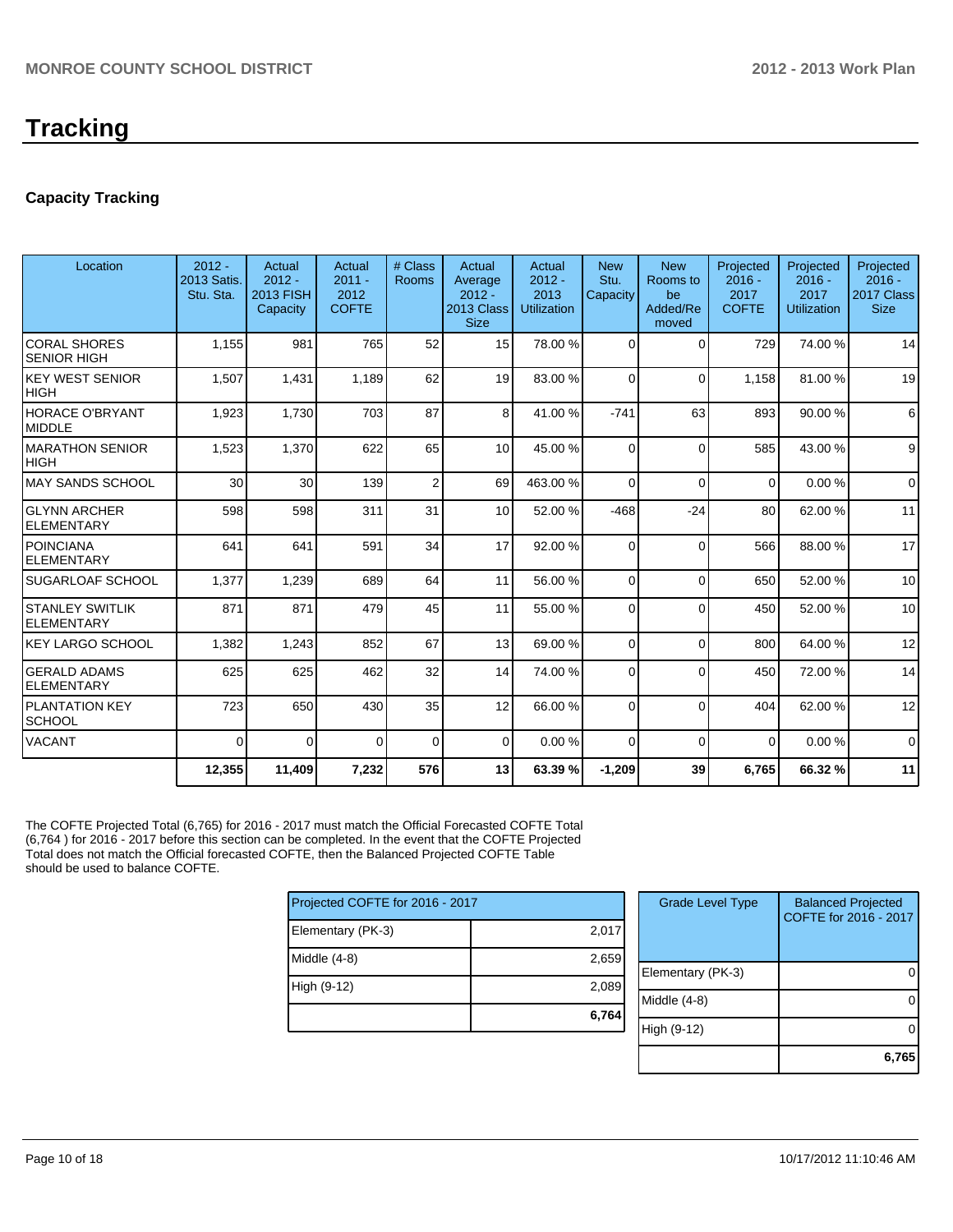#### **Relocatable Replacement**

Number of relocatable classrooms clearly identified and scheduled for replacement in the school board adopted financially feasible 5-year district work program.

| _ocation                                 | 2012 - 2013 | $2013 - 2014$ | $2014 - 2015$ | 2015 - 2016 | $2016 - 2017$ | Year 5 Total |
|------------------------------------------|-------------|---------------|---------------|-------------|---------------|--------------|
| <b>Total Relocatable Replacements: I</b> |             |               |               |             |               |              |

## **Charter Schools Tracking**

Information regarding the use of charter schools.

| Location-Type           | # Relocatable<br>units or<br>permanent<br>classrooms | Owner           | Year Started or<br>Scheduled | <b>Student</b><br><b>Stations</b> | <b>Students</b><br>Enrolled | Years in<br>Contract | <b>Total Charter</b><br><b>Students</b><br>projected for<br>2016 - 2017 |
|-------------------------|------------------------------------------------------|-----------------|------------------------------|-----------------------------------|-----------------------------|----------------------|-------------------------------------------------------------------------|
| BPA, Big Pine Key       |                                                      | 12 SCHOOL BOARD | 2007                         | 220                               | 142                         | 10 <sup>1</sup>      | 220                                                                     |
| <b>Treasure Village</b> |                                                      | 11 LEASE RENT   | 2008                         | 222                               | 195                         | 5                    | 200                                                                     |
| IKW Montessori          |                                                      | 6 SCHOOL BOARD  | 2006                         | 132                               | 117                         | 5                    | 200                                                                     |
| Sigsbee Charter         |                                                      | 27 OTHER        | 2010                         | 522                               | 427                         | 15                   | 522                                                                     |
| KW Collegiate           |                                                      | 3 OTHER         | 2011                         | 45                                | 40                          | 10                   | 80                                                                      |
| lOcean Studies          |                                                      | 4 LEASE RENT    | 2011                         | 72                                | 63                          | 10                   | 60                                                                      |
|                         | 63                                                   |                 |                              | 1,213                             | 984                         |                      | 1,282                                                                   |

# **Special Purpose Classrooms Tracking**

The number of classrooms that will be used for certain special purposes in the current year, by facility and type of classroom, that the district will, 1), not use for educational purposes, and 2), the co-teaching classrooms that are not open plan classrooms and will be used for educational purposes.

| School                               | School Type | $\#$ of Elementary<br>LK-3 Classrooms I | # of Middle 4-8<br><b>Classrooms</b> | $\#$ of High 9-12<br><b>Classrooms</b> | # of $ESE$<br><b>Classrooms</b> | # of Combo<br><b>Classrooms</b> | Total<br><b>Classrooms</b> |
|--------------------------------------|-------------|-----------------------------------------|--------------------------------------|----------------------------------------|---------------------------------|---------------------------------|----------------------------|
| <b>CORAL SHORES SENIOR HIGH</b>      | Educational |                                         |                                      |                                        |                                 |                                 | $\overline{2}$             |
| IMARATHON SENIOR HIGH                | Educational |                                         |                                      |                                        |                                 |                                 | 16                         |
| <b>Total Educational Classrooms:</b> |             |                                         |                                      | 14                                     |                                 |                                 | 18                         |

| School                               | School Type | $\parallel$ # of Elementary $\parallel$ # of Middle 4-8<br><b>IK-3 Classrooms L</b> | <b>Classrooms</b> | $#$ of High 9-12<br><b>Classrooms</b> | # of $ESE$<br><b>Classrooms</b> | # of Combo<br><b>Classrooms</b> | Total<br><b>Classrooms</b> |
|--------------------------------------|-------------|-------------------------------------------------------------------------------------|-------------------|---------------------------------------|---------------------------------|---------------------------------|----------------------------|
| <b>IMARATHON SENIOR HIGH</b>         | Co-Teaching |                                                                                     |                   |                                       |                                 |                                 | $\overline{2}$             |
| <b>Total Co-Teaching Classrooms:</b> |             |                                                                                     |                   |                                       | 0                               | $\mathbf{2}$                    |                            |

### **Infrastructure Tracking**

**Necessary offsite infrastructure requirements resulting from expansions or new schools. This section should include infrastructure information related to capacity project schedules and other project schedules (Section 4).**

None due to projected declining enrollment.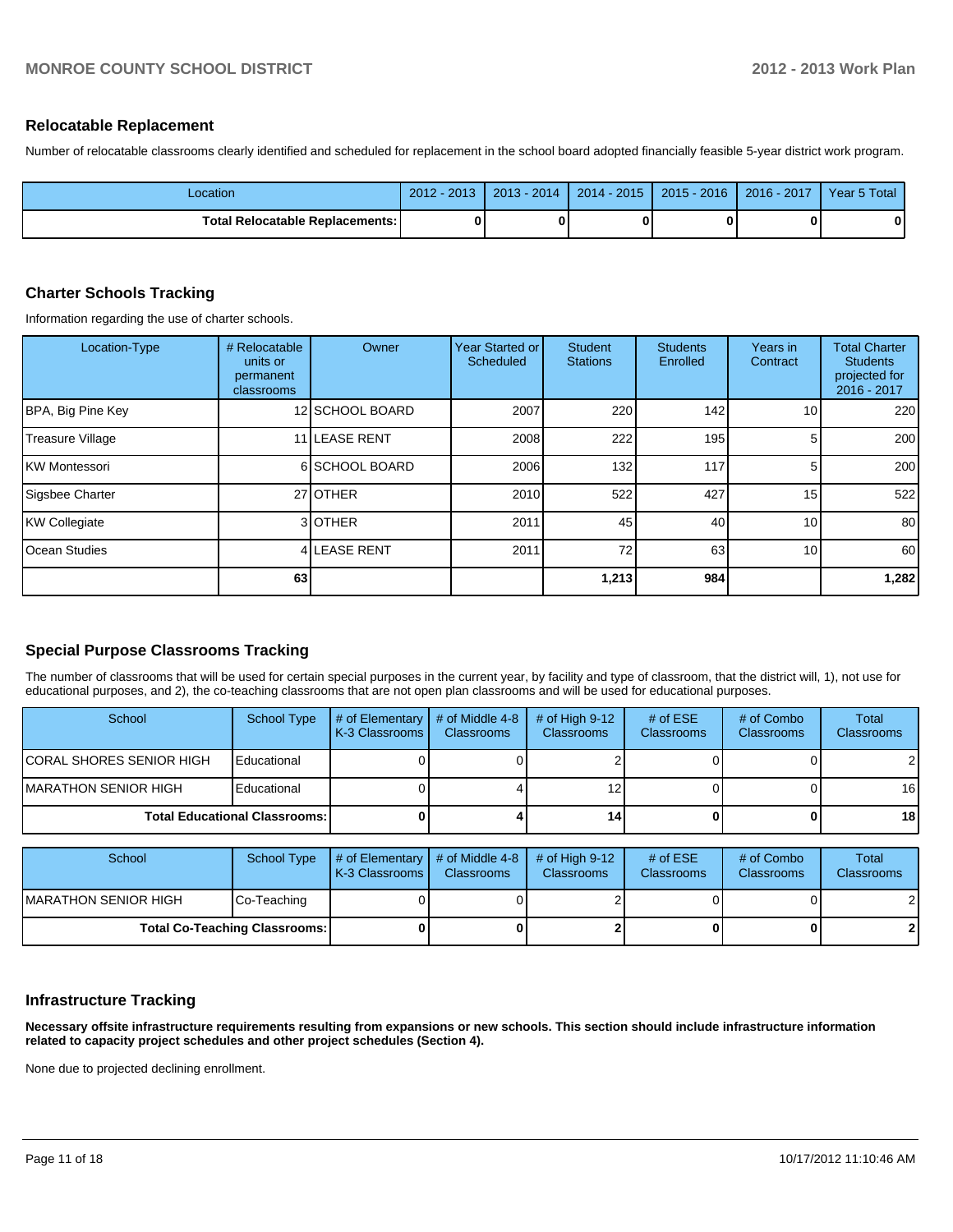**Proposed location of planned facilities, whether those locations are consistent with the comprehensive plans of all affected local governments, and recommendations for infrastructure and other improvements to land adjacent to existing facilities. Provisions of 1013.33(12), (13) and (14) and 1013.36 must be addressed for new facilities planned within the 1st three years of the plan (Section 5).**

None due to projected declining enrollment

**Consistent with Comp Plan?** Yes

#### **Net New Classrooms**

The number of classrooms, by grade level and type of construction, that were added during the last fiscal year.

| List the net new classrooms added in the 2011 - 2012 fiscal year.                                                                                       |                              |                            |                                |                        | List the net new classrooms to be added in the 2012 - 2013 fiscal<br>lvear. |                             |                                |                        |
|---------------------------------------------------------------------------------------------------------------------------------------------------------|------------------------------|----------------------------|--------------------------------|------------------------|-----------------------------------------------------------------------------|-----------------------------|--------------------------------|------------------------|
| "Classrooms" is defined as capacity carrying classrooms that are added to increase<br>capacity to enable the district to meet the Class Size Amendment. |                              |                            |                                |                        | Totals for fiscal year 2012 - 2013 should match totals in Section 15A.      |                             |                                |                        |
| Location                                                                                                                                                | $2011 - 2012$ #<br>Permanent | $2011 - 2012$ #<br>Modular | $2011 - 2012$ #<br>Relocatable | $2011 - 2012$<br>Total | $2012 - 2013 \#$<br>Permanent                                               | $2012 - 2013 \#$<br>Modular | $2012 - 2013$ #<br>Relocatable | $2012 - 2013$<br>Total |
| Elementary (PK-3)                                                                                                                                       |                              |                            |                                |                        |                                                                             |                             |                                | 0                      |
| Middle (4-8)                                                                                                                                            |                              |                            |                                |                        | 63                                                                          |                             |                                | 63                     |
| High (9-12)                                                                                                                                             |                              |                            |                                |                        |                                                                             |                             |                                | $\Omega$               |
|                                                                                                                                                         |                              |                            |                                |                        | 63                                                                          |                             |                                | 63                     |

#### **Relocatable Student Stations**

Number of students that will be educated in relocatable units, by school, in the current year, and the projected number of students for each of the years in the workplan.

| <b>Site</b>                     | 2012 - 2013     | $2013 - 2014$ | 2014 - 2015 | $2015 - 2016$ | $2016 - 2017$  | 5 Year Average |
|---------------------------------|-----------------|---------------|-------------|---------------|----------------|----------------|
| CORAL SHORES SENIOR HIGH        | 0               | U             |             | $\Omega$      |                | $\overline{0}$ |
| KEY WEST SENIOR HIGH            |                 |               |             | $\Omega$      | ი              | $\overline{0}$ |
| HORACE O'BRYANT MIDDLE          | 10 <sup>1</sup> | 0             | 0           | $\Omega$      | 0              | 2 <sub>l</sub> |
| <b>IMARATHON SENIOR HIGH</b>    | 0               | 0             | U           | $\Omega$      | 0              | $\overline{0}$ |
| MAY SANDS SCHOOL                |                 |               |             | $\Omega$      | ŋ              | $\overline{0}$ |
| <b>IGLYNN ARCHER ELEMENTARY</b> | 0               | 0             | 0           | $\Omega$      | 0              | $\overline{0}$ |
| <b>POINCIANA ELEMENTARY</b>     | 0               | 0             | 0           | $\Omega$      | 0              | $\overline{0}$ |
| <b>SUGARLOAF SCHOOL</b>         | 45              | ∩             |             | $\Omega$      | O              | 9 <sub>l</sub> |
| ISTANLEY SWITLIK ELEMENTARY     | $\Omega$        | 0             | 0           | $\Omega$      | 0              | $\overline{0}$ |
| <b>KEY LARGO SCHOOL</b>         | 0               | U             | 0           | $\Omega$      | 0              | $\overline{0}$ |
| <b>GERALD ADAMS ELEMENTARY</b>  | 62              | 62            | 62          | 62            | 62             | 62             |
| <b>IPLANTATION KEY SCHOOL</b>   | 103             | 60            | 60          | 60            | 60             | 69             |
| <b>VACANT</b>                   | 0               | U             | 0           | $\Omega$      | $\overline{0}$ | $\overline{0}$ |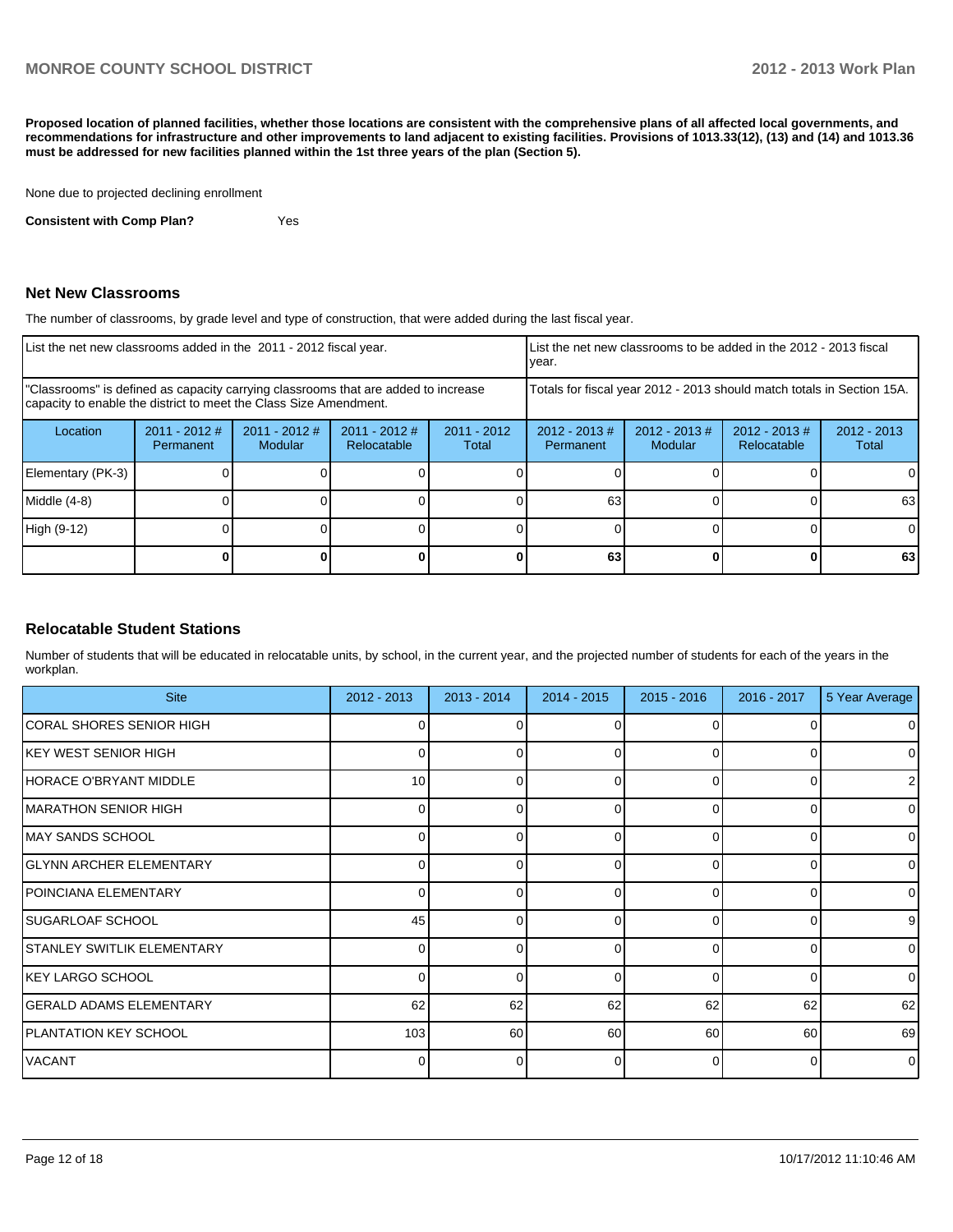# **MONROE COUNTY SCHOOL DISTRICT 2012 - 2013 Work Plan**

| Totals for MONROE COUNTY SCHOOL DISTRICT          |       |       |       |       |       |       |
|---------------------------------------------------|-------|-------|-------|-------|-------|-------|
| Total students in relocatables by year.           | 220   | 122 l | 122   | 122   | 122 l | 142   |
| Total number of COFTE students projected by year. | 7,141 | 7.082 | 6,975 | 6,865 | 6.764 | 6.965 |
| Percent in relocatables by year.                  | 3 % I | 2%    | 2%    | 2%    | 2 % I | 2%    |

## **Leased Facilities Tracking**

Exising leased facilities and plans for the acquisition of leased facilities, including the number of classrooms and student stations, as reported in the educational plant survey, that are planned in that location at the end of the five year workplan.

| Location                          | # of Leased<br>Classrooms 2012 -<br>2013 | <b>FISH Student</b><br><b>Stations</b> | Owner         | # of Leased<br>Classrooms 2016 -<br>2017 | <b>FISH Student</b><br><b>Stations</b> |
|-----------------------------------|------------------------------------------|----------------------------------------|---------------|------------------------------------------|----------------------------------------|
| <b>GERALD ADAMS ELEMENTARY</b>    |                                          |                                        | 40 SE Modular |                                          | 40                                     |
| ICORAL SHORES SENIOR HIGH         | 0                                        | 0                                      |               | 0                                        | $\overline{0}$                         |
| KEY WEST SENIOR HIGH              | $\Omega$                                 | <sup>0</sup>                           |               | 0                                        | $\overline{0}$                         |
| HORACE O'BRYANT MIDDLE            | $\Omega$                                 |                                        |               | $\Omega$                                 | ٥I                                     |
| MARATHON SENIOR HIGH              | 0                                        | 0                                      |               | 0                                        | $\overline{0}$                         |
| MAY SANDS SCHOOL                  | $\Omega$                                 | <sup>0</sup>                           |               | $\Omega$                                 | $\overline{0}$                         |
| <b>GLYNN ARCHER ELEMENTARY</b>    | U                                        |                                        |               | 0                                        | 0                                      |
| POINCIANA ELEMENTARY              | $\Omega$                                 | 0                                      |               | 0                                        | $\overline{0}$                         |
| SUGARLOAF SCHOOL                  | $\Omega$                                 | <sup>0</sup>                           |               | $\Omega$                                 | $\overline{0}$                         |
| <b>STANLEY SWITLIK ELEMENTARY</b> | U                                        |                                        |               | 0                                        | 0                                      |
| <b>KEY LARGO SCHOOL</b>           | $\Omega$                                 | 0                                      |               | 0                                        | $\overline{0}$                         |
| <b>PLANTATION KEY SCHOOL</b>      | $\Omega$                                 |                                        | 0 Resun       |                                          | 20                                     |
| <b>VACANT</b>                     | $\Omega$                                 |                                        |               | 0                                        | $\overline{0}$                         |
|                                   |                                          | 40                                     |               | 3                                        | 60                                     |

# **Failed Standard Relocatable Tracking**

Relocatable units currently reported by school, from FISH, and the number of relocatable units identified as 'Failed Standards'.

Nothing reported for this section.

# **Planning**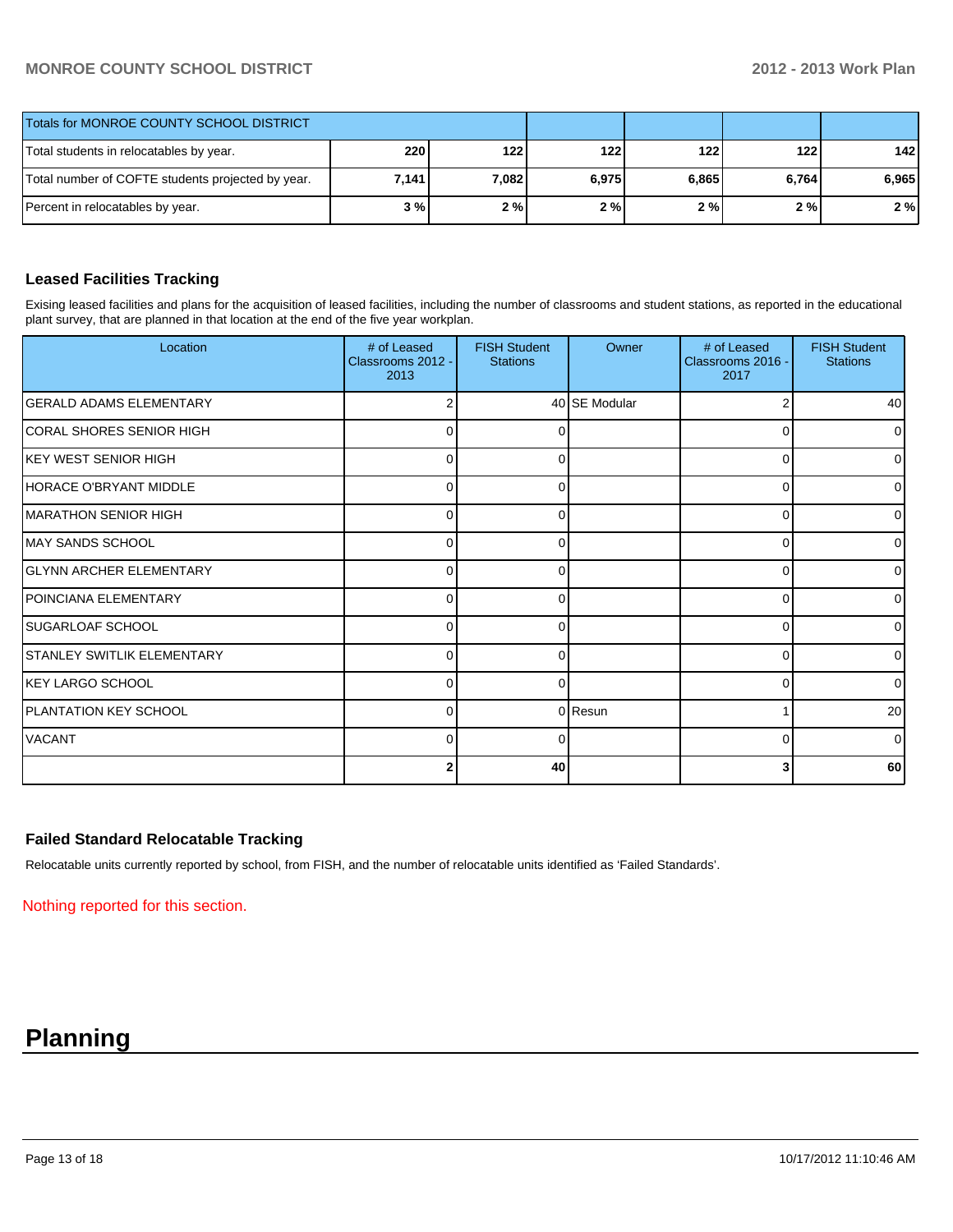### **Class Size Reduction Planning**

**Plans approved by the school board that reduce the need for permanent student stations such as acceptable school capacity levels, redistricting, busing, year-round schools, charter schools, magnet schools, public-private partnerships, multitrack scheduling, grade level organization, block scheduling, or other alternatives.**

Glynn Archer School is being moved into the planned Horace O'Bryan replacement. This will free up the old Glynn Archer campus for other uses. We are currently in compliance with class size reduction requirement.

#### **School Closure Planning**

**Plans for the closure of any school, including plans for disposition of the facility or usage of facility space, and anticipated revenues.**

The Board has approved the plan to close Glynn Archer Elementary School in the most recent Plant Survey. This property has been transferred to the city of Key West to be used as a shared facility.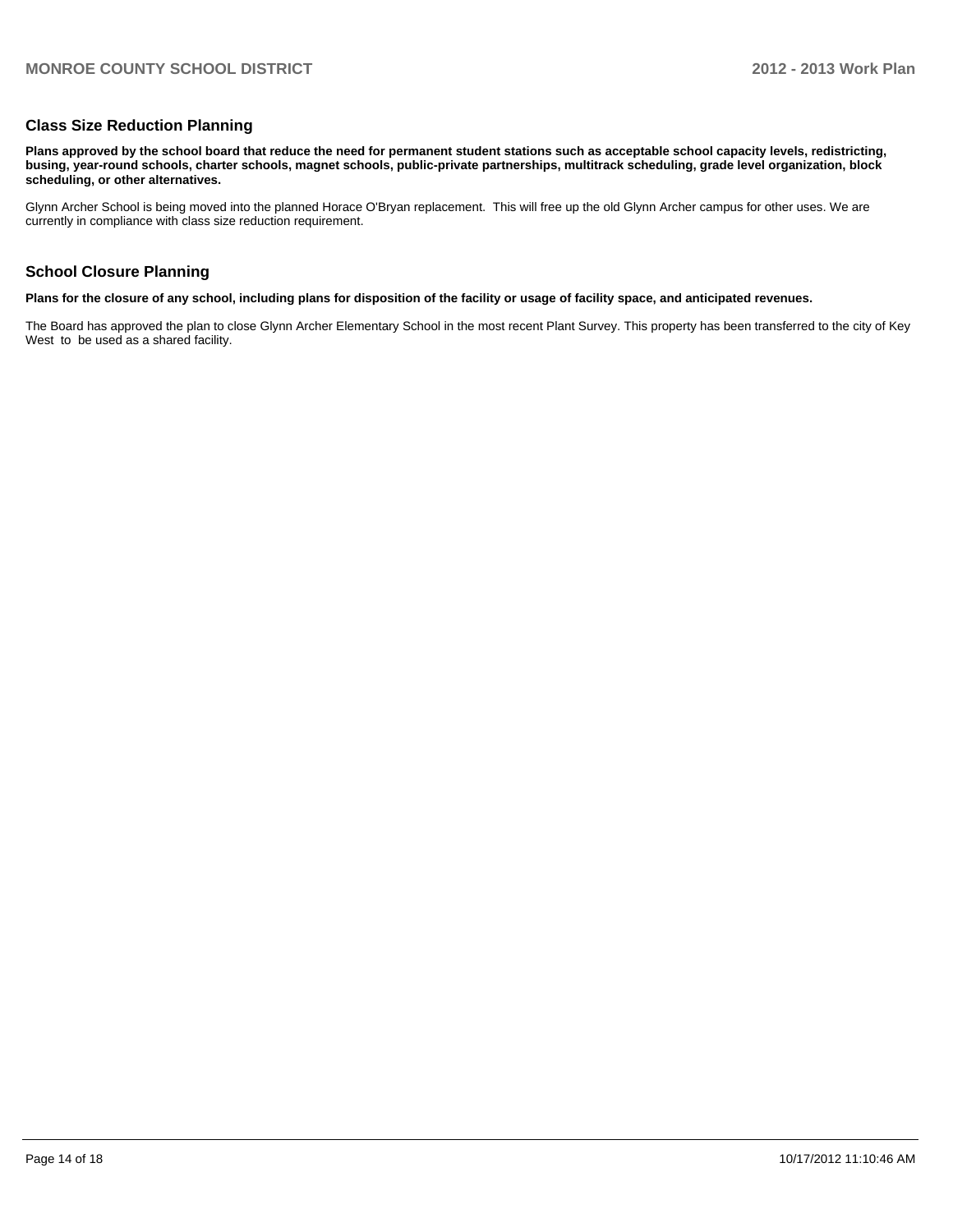# Five Year Survey - Ten Year Capacity **10/17/2012** MONROE COUNTY SCHOOL DISTRICT

**Schedule of capital outlay projects projected to ensure the availability of satisfactory student stations for the projected student enrollment in K - 12 programs for the future 5 years beyond the 5-year district facilities work program.**

| Project                           | Location, Community, Quadrant or other general<br>location | <b>Projected Cost</b> |
|-----------------------------------|------------------------------------------------------------|-----------------------|
| Project description not specified | Location not specified                                     | \$0                   |
|                                   |                                                            | \$0                   |

Five Year Survey - Ten Year Infrastructure MONROE COUNTY SCHOOL DISTRICT

# **10/17/2012**

**Proposed Location of Planned New, Remodeled, or New Additions to Facilities in 6 thru 10 out years (Section 28).**

### No items meet the criteria.

**Plans for closure of any school, including plans for disposition of the facility or usage of facility space, and anticipated revenues in the 6 thru 10 out years (Section 29).**

No items meet the criteria.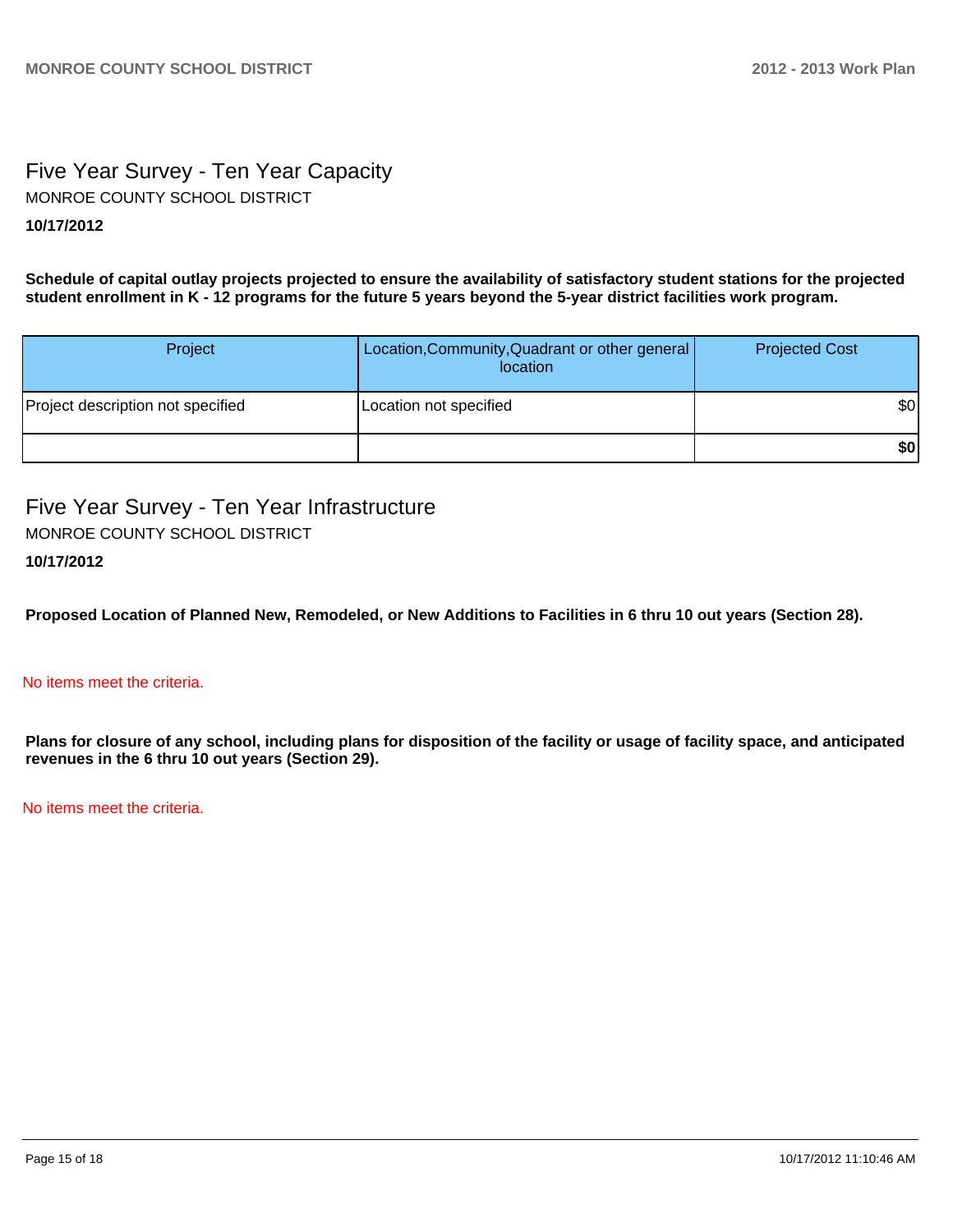Five Year Survey - Ten Year Maintenance **10/17/2012** MONROE COUNTY SCHOOL DISTRICT

**District projects and locations regarding the projected need for major renovation, repair, and maintenance projects within the district in years 6 - 10 beyond the projects plans detailed in the five years covered by the work plan.**

No items match the criteria.

# Five Year Survey - Ten Year Utilization

MONROE COUNTY SCHOOL DISTRICT

**10/17/2012**

**Schedule of planned capital outlay projects identifying the standard grade groupings, capacities, and planned utilization rates of future educational facilities of the district for both permanent and relocatable facilities.**

| <b>Grade Level</b><br>Projections | <b>FISH Student</b><br><b>Stations</b> | <b>Actual FISH</b><br>Capacity | Actual<br><b>COFTE</b> | Actual<br><b>Utilization</b> | Actual new<br><b>Student</b><br>Capacity to be<br>added/remove | Projected<br><b>COFTE</b> | Projected<br><b>Utilization</b> |
|-----------------------------------|----------------------------------------|--------------------------------|------------------------|------------------------------|----------------------------------------------------------------|---------------------------|---------------------------------|
| Elementary -<br>District Totals   | 3,263                                  | 3,263                          | 2,074.35               | 63.57 %                      |                                                                |                           | 0.00%                           |
| Middle - District<br>Totals       | 1,154                                  | 1,039                          | 752.50                 | 72.43 %                      |                                                                |                           | 0.00%                           |
| High - District<br>Totals         | 9,012                                  | 8,129                          | 4,884.15               | 60.08 %                      |                                                                |                           | 0.00%                           |
| Other - ESE, etc                  | 426                                    | 30                             | 20.90                  | 69.67 %                      |                                                                |                           | 0.00%                           |
|                                   | 13,855                                 | 12,461                         | 7,731.90               | 62.05 %                      |                                                                |                           | 0.00%                           |

**Combination schools are included with the middle schools for student stations, capacity, COFTE and utilization purposes because these facilities all have a 90% utilization factor. Use this space to explain or define the grade groupings for combination schools.**

No comments to report.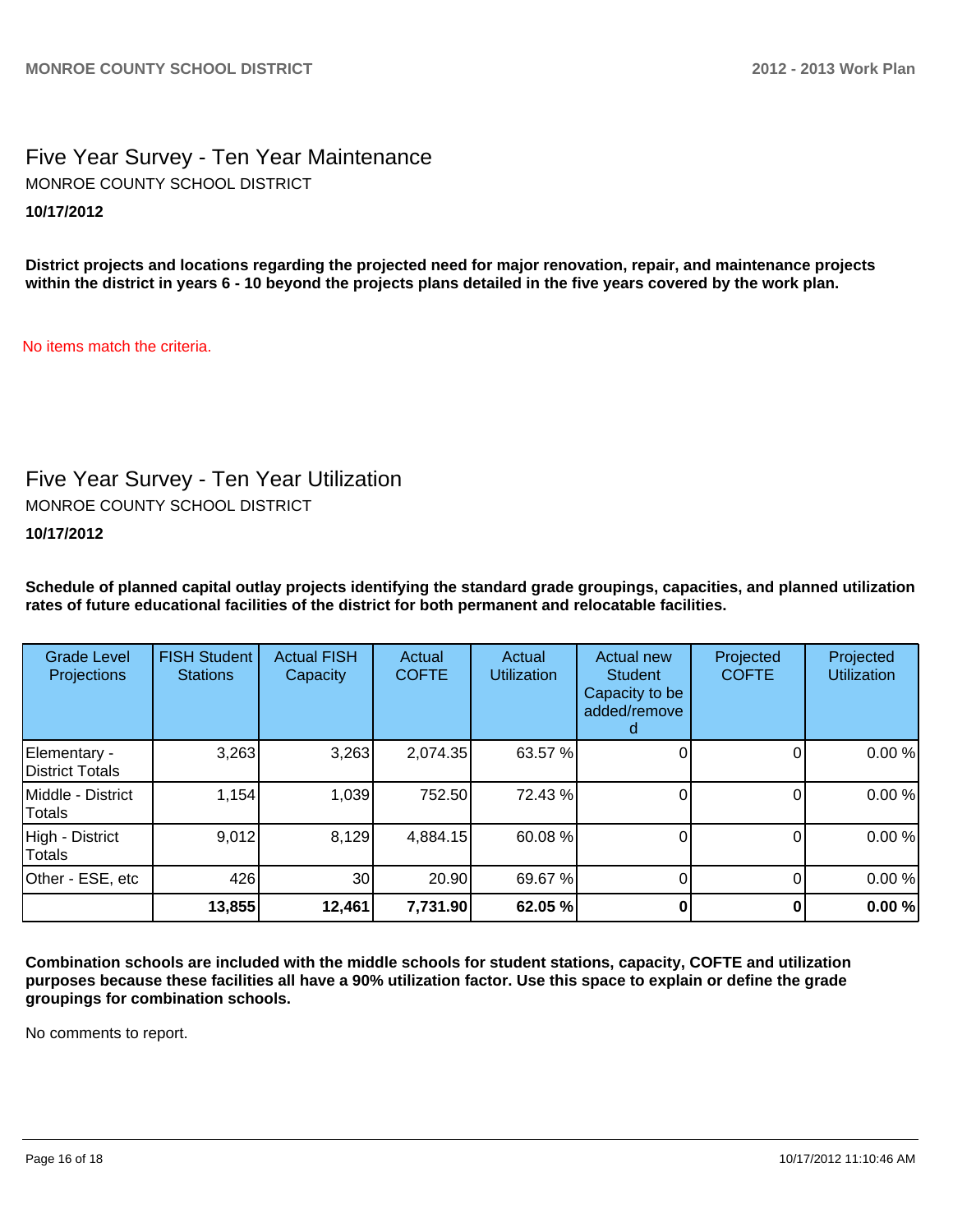Five Year Survey - Twenty Year Capacity **10/17/2012** MONROE COUNTY SCHOOL DISTRICT

**Schedule of capital outlay projects projected to ensure the availability of satisfactory student stations for the projected student enrollment in K - 12 programs for the future 11 - 20 years beyond the 5-year district facilities work program.**

No items match the criteria.

Five Year Survey - Twenty Year Infrastructure MONROE COUNTY SCHOOL DISTRICT

**10/17/2012**

**Proposed Location of Planned New, Remodeled, or New Additions to Facilities in the 11 through 20 out years (Section 28).**

No items meet the criteria.

**Plans for closure of any school, including plans for disposition of the facility or usage of facility space, and anticipated revenues in the 11 through 20 out years (Section 29).**

No items meet the criteria.